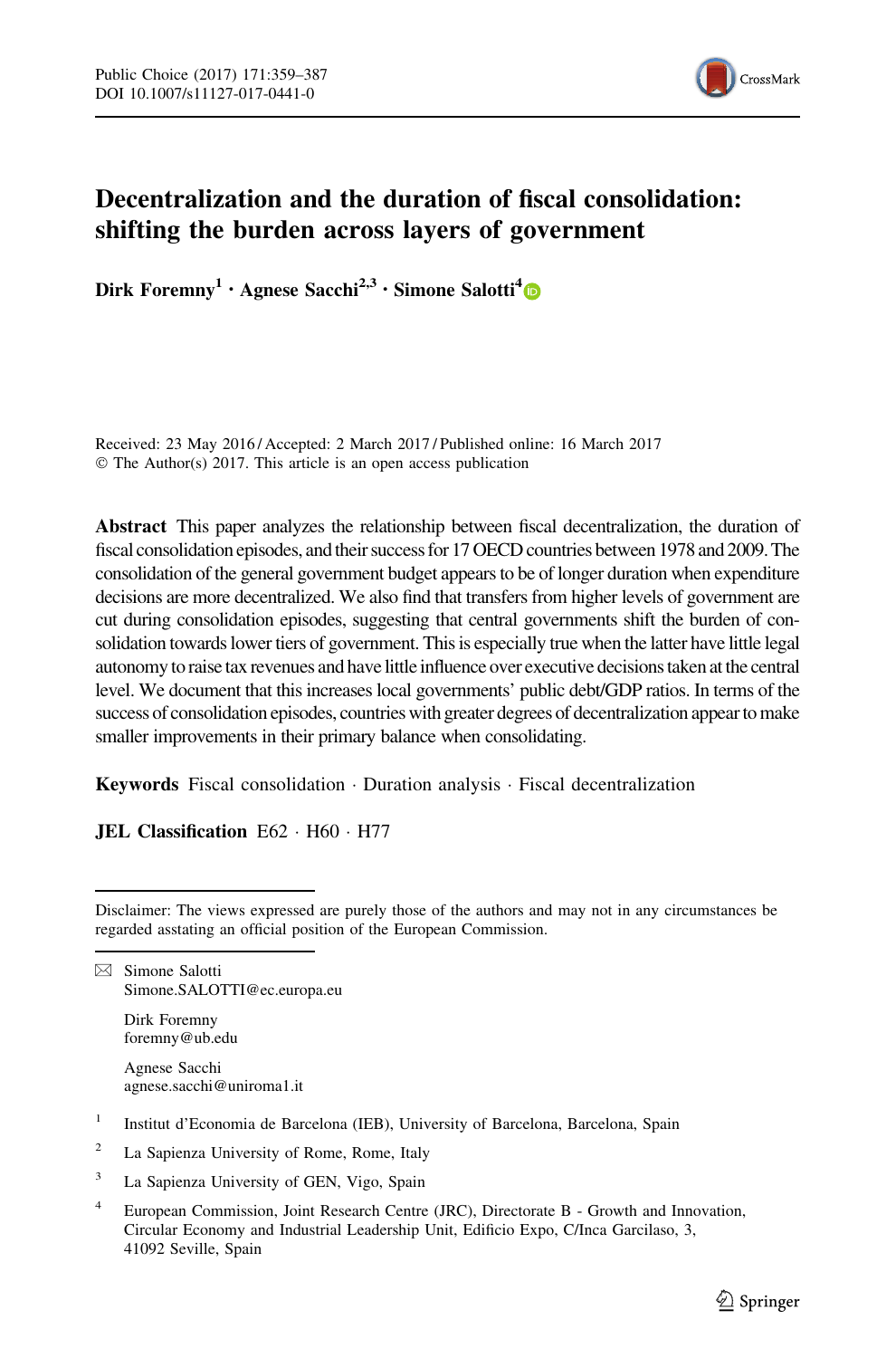## 1 Introduction

In the wake of the recent financial and economic crisis and during the ensuing recession, many OECD countries have opted to consolidate their general government budget balances. To achieve this goal, many have implemented severe austerity packages, with highly controversial results (Blyth [2013\)](#page-26-0). General questions related to fiscal consolidation, including political economy considerations and macroeconomic conditions, have been studied extensively in the literature (Price  $2010$ ; Mauro  $2011$ ; Grüner  $2013$ ). Yet, despite the fact that many central governments recently have delegated substantial powers to subnational entities (Rodríguez-Pose and Ezcurra  $2011$ ), the question as to whether fiscal decentralization strengthens governments' ability to implement fiscal adjustment measures remains unanswered.<sup>1</sup>

A key question concerning fiscal consolidation is its duration, a factor that is closely related to its effectiveness (see, e.g., Bi et al.  $2013$ ).<sup>2</sup> This appears to have been confirmed in the on-going debate as to which factors help sustain a consolidation effort. The point at stake seems to be the following: what is the optimal speed of fiscal consolidation and for how long should it be implemented? In other words, should governments concentrate their efforts at the beginning of the process and subsequently relax policy measures, or should they adopt the reverse approach? Blanchard and Leigh ([2013\)](#page-26-0) claim that these decisions depend on country-specific factors including, but not limited to, the level of public debt, economic growth, and interest rates. For example, austerity measures implemented in times of low or negative growth may damage the economy rather than help it recover (Ostry et al. [2016\)](#page-27-0) and, in such cases, better strategies than upfront fiscal consolidation may be available.

The arguments for concentrating consolidation efforts at the beginning of the process have to be seen in the light of the default risks perceived by financial markets and of the costs of servicing public debt, since immediate fiscal adjustment measures might increase a government's credibility and reassure market participants.<sup>3</sup> This hypothesis is confirmed by Briotti [\(2004](#page-26-0)), who identifies persistent fiscal adjustment efforts as the best way to enhance credibility and ensure success as measured in terms of impact on deficits, debt, and growth performances. More recently, Barrios et al. ([2010\)](#page-26-0) have argued that sharp, sustained consolidations are more likely to be successful in countries with high starting debt levels and high interest rates (or low GDP growth potential), but that more gradual adjustments are preferable when these constraints are more relaxed.

However, despite the obvious importance of determining the optimum duration of a fiscal consolidation, no clear consensus has yet been reached. Thus, the hypothesis that decentralization can play a role in this process—in terms of how, to what extent, and with what results—is an appealing research question. A recent IMF policy paper [\(2014](#page-27-0)) recognizes the importance of intergovernmental fiscal coordination for the development of an effective consolidation plan. Indeed, institutional arrangements for coordinating financial decision-making between levels of government appear to be an increasingly important

<sup>1</sup> A previous version of this paper was presented at the OECD Fiscal Federalism Network Workshop in Paris and some of the results were published in the conference volume (Foremny et al. [2014](#page-26-0)).

<sup>2</sup> According to Bi et al. ([2013](#page-26-0)), the duration of fiscal consolidation—beyond its nature and composition matters in terms of determining the extent to which a given consolidation is expansionary and/or successful in stabilizing government debt.

 $3$  This was the case of Ireland in 2010, when the government decided to frontload a 4-year, 15 billion euro deficit correction sooner rather than later.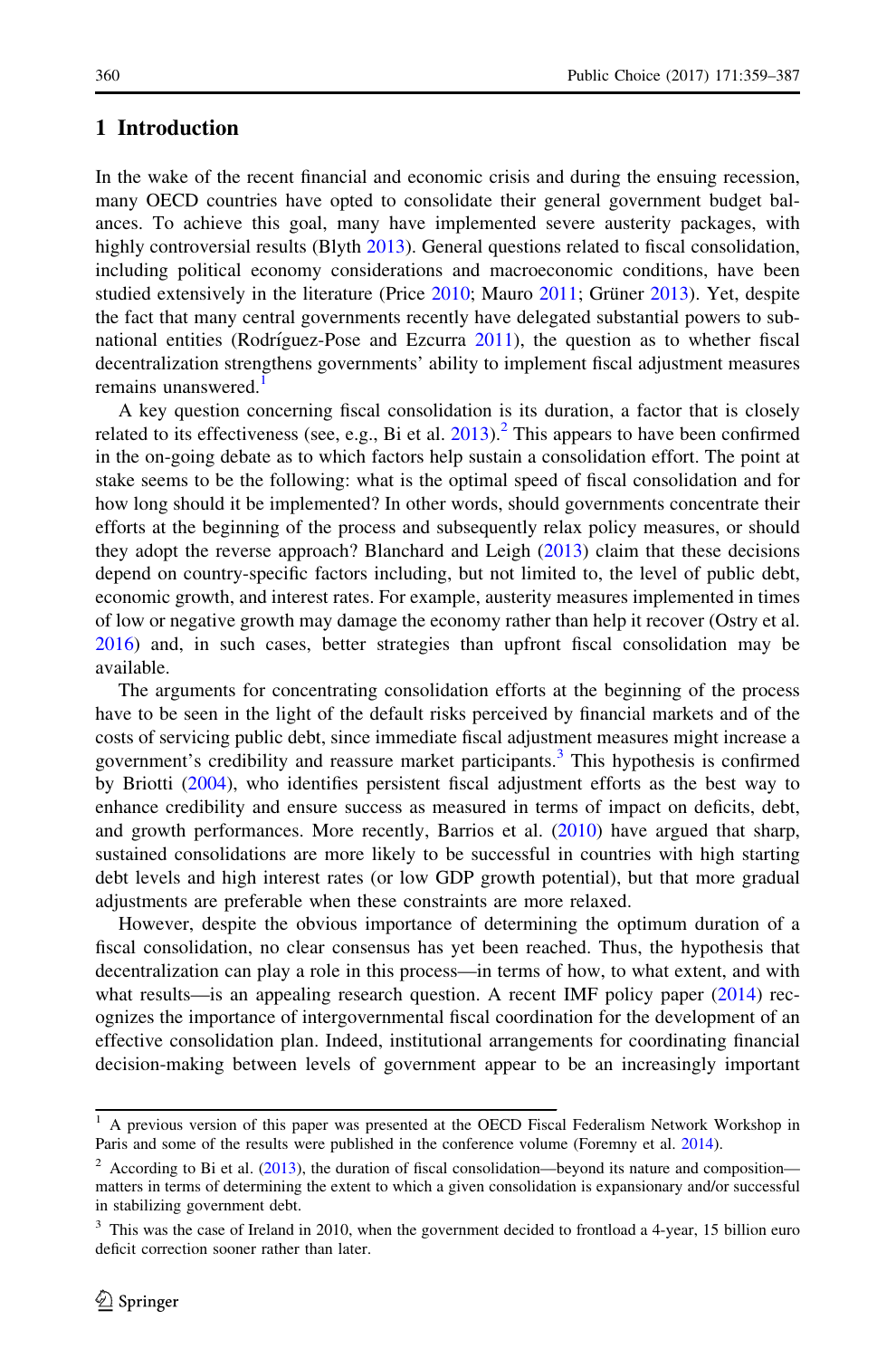factor in the success of a government's adjustment strategies.<sup>4</sup> However, the fiscal objectives of most advanced economies tend to cover the general government sector only, and recognize no clearly identifiable contribution of sub-national levels of government to the targeted budget balance and debt position. Additionally, the distribution of the adjustment burden across the various layers of government is not pre-determined, and so it remains dependent on the strength of intergovernmental fiscal arrangements. An examination of the recent experiences of advanced countries seems to show that sub-national governments deliver proportionally larger shares of the overall reduction in the general government deficit than is delivered by the central government (Blöchliger [2013;](#page-26-0) Vammalle and Hulbert [2013\)](#page-27-0). Our research explores this point in greater depth by analyzing the relationship between fiscal consolidation and decentralization. Should decentralization prove to be related to the duration of the former, this would have significant policy implications with different ramifications for federal and centralized countries.

From a theoretical viewpoint, fiscal decentralization may either favor or impede the governmental consolidation efforts. On the one hand, in a more decentralized system, the number of veto players increases, impeding the adoption of corrective packages and potentially deteriorating into a typical common-pool problem. Indeed, in times of crisis, a combination of deficit bias and coordination failures owing to fiscal decentralization may result in over-spending (and/or under-taxation) tendencies at the sub-national level as well as the adoption of conflicting fiscal stances at central and sub-central levels (see, e.g., Jonas [2012;](#page-27-0) Eyraud and Moreno Badia [2013](#page-26-0); Foremny and von Hagen [2012](#page-27-0)).

Central governments, on the other hand, may consolidate their balances by simply cutting their inter-governmental transfers to sub-national units. In this way, they avoid having to face the direct political costs of such unpopular measures. The more expenditure is in the hands of sub-central tiers of government without corresponding revenue powers (as tends to be the case in most decentralized and advanced economies; see Blöchliger and Vammalle [2012\)](#page-26-0), the more the burden can be shifted to sub-national levels. However, in these circumstances, the reactions of local governments to the negative revenue shock are crucial. If the reduction in transfers simply translates into an increase in sub-national deficits, no consolidation will have been achieved from a general government perspective. Today, various cooperative arrangements (including internal stability pacts and sub-national fiscal rules) have been put in place between central and sub-national governments (as exemplified by Austria, Germany and Italy), making sub-national constraints more binding and fiscal adjustment targets easier to achieve.

All of those possibilities depend heavily on the financing structure of the different levels of government: just how much autonomy do local governments really have over their own budgets? Foremny and von Hagen [\(2013](#page-27-0)) suggest that the actual degree of sub-central autonomy and reliance on transfers can have a critical impact on the relationship between decentralization and consolidation efforts. The authors report that sub-national governments in unitary countries experienced a significant increase in transfers from central government during the Great Recession, something that did not occur in the federal states. This suggests that the composition of transfers and changes in their configuration during periods of consolidation may depend on the degree of fiscal decentralization, and on the true assignment of powers to different tiers of government. In close relation to this, the

Neyapti ([2010,](#page-27-0) [2013\)](#page-27-0) puts forward the idea that decentralization could be considered to be an appropriate institutional mechanism able to sustain fiscal adjustment and to promote fiscal discipline over time. Escolano et al. ([2012\)](#page-26-0) claim that the latter is particularly true when sub-central governments have the power to raise adequate resources and revenues to cover their expenditures.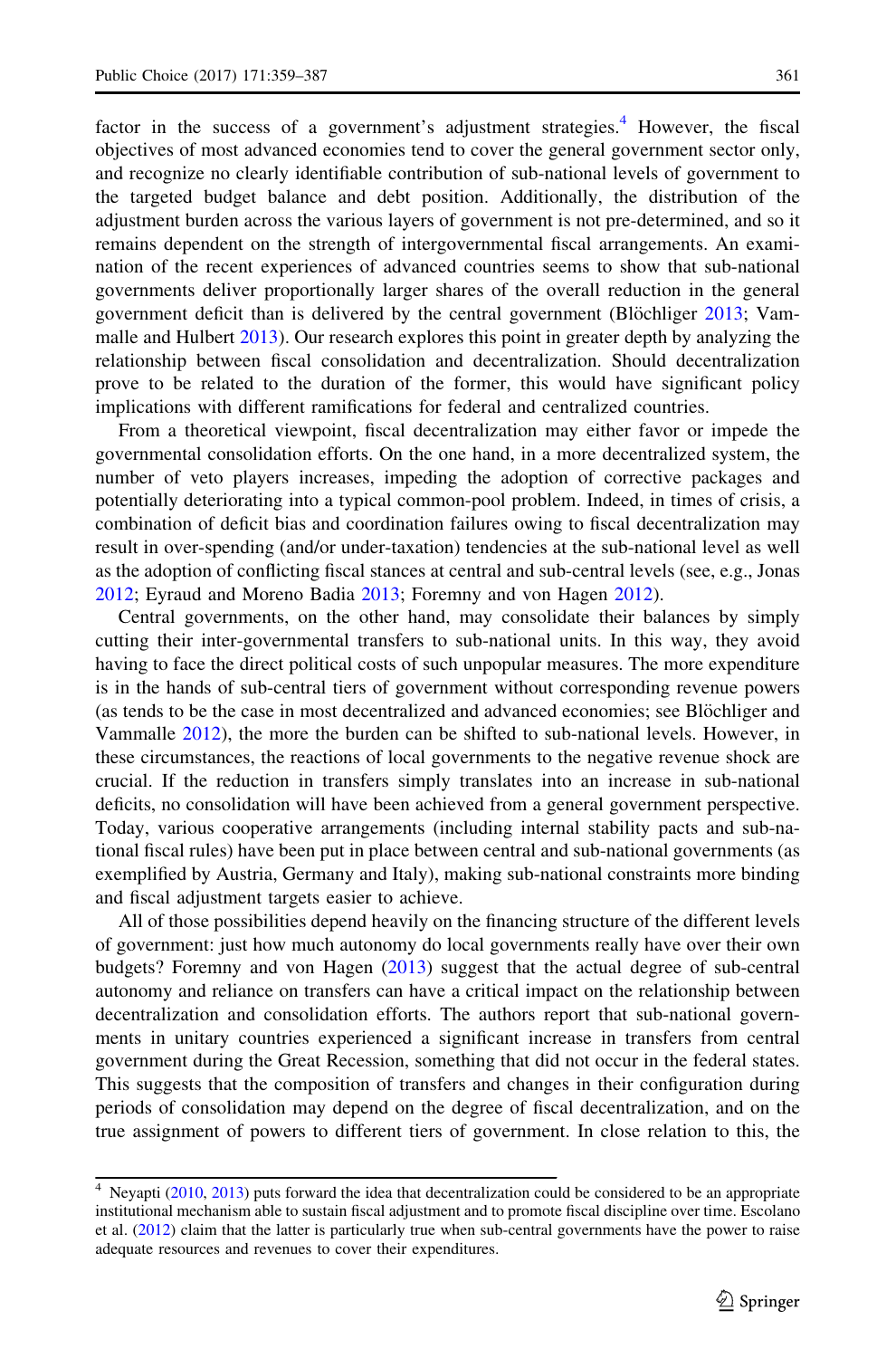presence of sub-national fiscal rules that limit certain budgetary items may also influence the duration and intensity of adjustment episodes. However, evidence of the disciplinary effects of sub-national rules (Nannicini et al. [2016;](#page-27-0) Escolano et al. [2012;](#page-26-0) Foremny [2014;](#page-26-0) Reuter [2015\)](#page-27-0) has not yet been able to disentangle the discipline effect from the possibility of simultaneous bailouts from upper levels of government.

Our aim here, therefore, is to combine the literature on fiscal consolidation with that on fiscal federalism and decentralization. The specific question we address is whether more decentralized countries consolidate their budgets for longer periods than is the case with more centralized countries. We then examine the possible mechanisms behind our findings. More specifically, we study how central government transfers change during periods of consolidation as a means of determining whether such transfers are used by central governments to achieve their consolidation objectives. Finally, we analyze how countries with different systems of decentralization achieve their consolidation objectives in terms of the impact on public budget deficits and public debt, that is, we examine the relationship between fiscal decentralization and the success of the consolidation effort.<sup>5</sup>

Our main finding can be stated as follows: periods of fiscal consolidation are of longer duration in countries in which larger proportions of public spending are in the hands of sub-central tiers of government. This is especially true when such governments do not enjoy any real autonomy over their revenues. We also document a reduction in intergovernmental transfers during episodes of fiscal consolidation, suggesting that central governments shift the burden of consolidation onto lower levels of government whenever possible, at the expense of prolonging the consolidation process. Finally, we show that consolidation is, on average, less capable of improving the budget balance/GDP ratio in more decentralized countries, but at the same time is less damaging in terms of its impact on the public debt/GDP ratio in these countries. Our findings have interesting implications given the widespread concerns regarding the fiscal imbalances that currently characterize most developed economies.

The rest of the paper is organized as follows. Section 2 offers a brief literature review of fiscal consolidation, focusing on such aspects as its duration, determinants and success. Section [3](#page-7-0) illustrates the empirical strategy we adopt to investigate our research question. Section [4](#page-11-0) contains the results of the analysis, and Sect. [5](#page-24-0) concludes.

#### 2 Related literature

Studies of fiscal consolidation have focused their attention on such issues as the factors that lead to the adoption of consolidation efforts, the determinants of their success, and the duration of the episodes. Existing empirical studies focus primarily on OECD countries, while interest in the subject has been revived by the recent economic and financial crisis and the calls heard for fiscal adjustments in most industrialized countries.

<sup>&</sup>lt;sup>5</sup> The main drawback of such an analysis is that the term "success" in this context can be defined in many ways. Thus, the effects of a period of consolidation might be perceived positively or negatively depending on the means adopted to achieve fiscal sustainability. For example, according to one strand in the literature (e.g., Alesina and Perotti [1995](#page-26-0); Alesina and Ardagna [2010](#page-26-0)), a fiscal consolidation is deemed successful if the reduction in the debt-to-GDP ratio (or the primary budget-balance-to-GDP ratio) is sufficiently large and persistent. In contrast, another strand (e.g., Lodge and Rodriguez-Vives [2013\)](#page-27-0) defines ''success'' in terms of the persistence (length or longevity) of the fiscal consolidation effort over time. In the analyses undertaken here, we take into account both aspects of the success of a fiscal consolidation episode.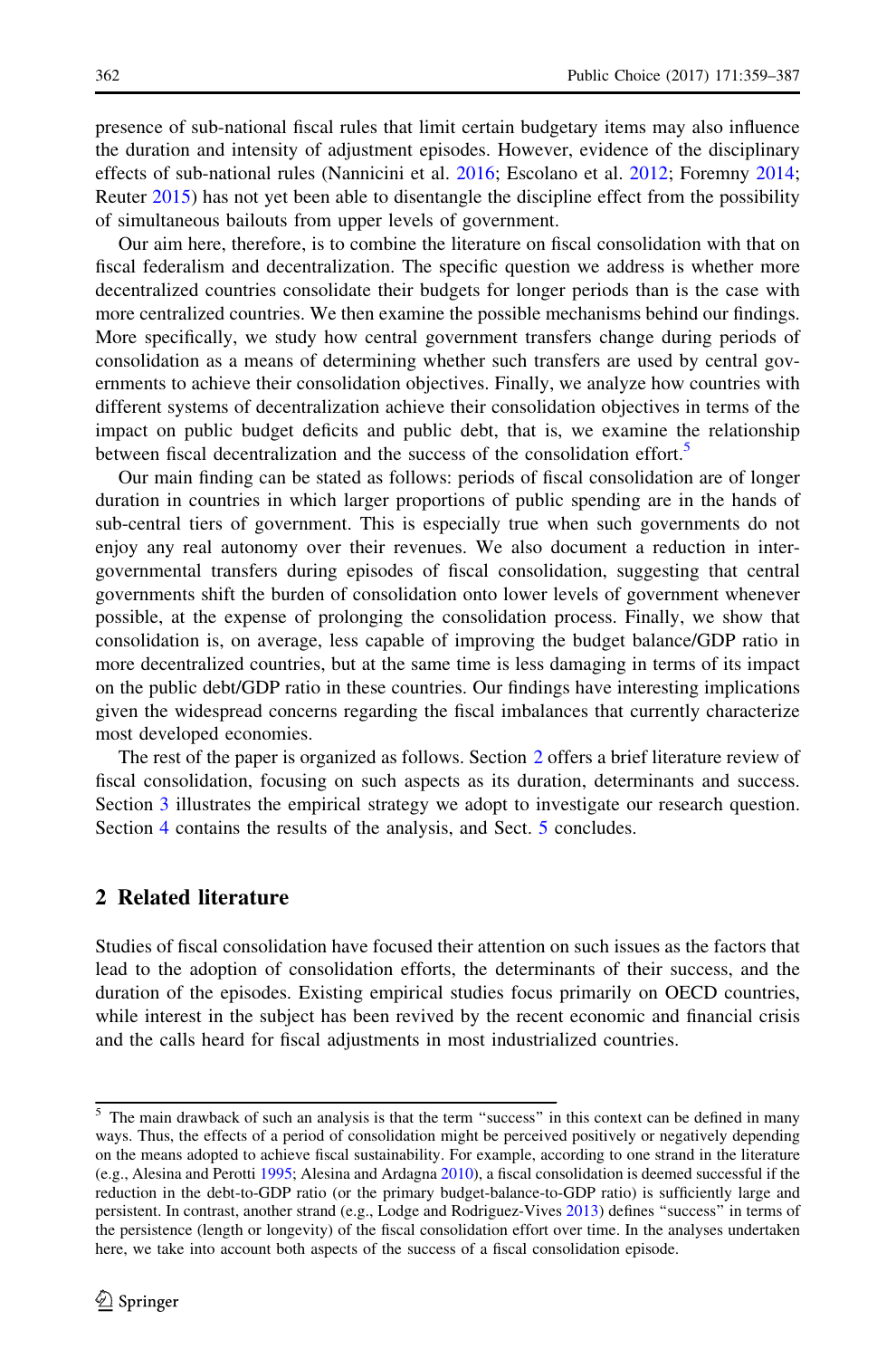First, it should be stressed that no single definition of what constitutes a successful consolidation effort exists. For instance, Von Hagen and Strauch [\(2001](#page-28-0)) measure success in terms of the reduction in the budget deficit achieved at the end of the adjustment period. Alesina and Ardagna ([2010\)](#page-26-0) define a consolidation effort as having been successful when the cyclically adjusted primary balance (CAPB) as a share of GDP improves by 1.5% points or more. Barrios et al. ([2010\)](#page-26-0) distinguish between ''cold shower'' improvements of 1.5% points in the CAPB that are recorded in the space of one year and ''gradual consolidations'' that take place over 3 years if in each year the CAPB does not deteriorate by more than 0.5% of GDP.

An alternative definition considers a consolidation effort successful if the reduction in gross public debt achieved at the end of the episode has made the latter either sustainable or substantially smaller than it was at the outset (Heylen and Everaert [2000\)](#page-27-0), although the debt/GDP ratio usually increases following a consolidation effort (Ardagna [2009\)](#page-26-0) because of the adverse effects on the denominator of this ratio.<sup>6</sup> Additionally, it might be claimed that the success of a fiscal adjustment program is related to the persistence of the consolidation effort: that is, for how long can (and should) a government consolidate its budgetary balances?

Changes in the expenditure/revenue mix would seem to play a key role in determining the outcome of a consolidation effort, although no consensus has emerged on the exact nature of those changes. On the one hand, spending-based adjustments are more likely to be successful, as they appear to be linked to longer lasting reductions in deficit/GDP ratios (e.g., Alesina and Perotti [1995;](#page-26-0) Afonso et al. [2006;](#page-26-0) Barrios et al. [2010](#page-26-0); Alesina and Ardagna [2012\)](#page-26-0). Devries et al. ([2011\)](#page-26-0) also claim that spending-based adjustments have been less contractionary in the past, but only because of accommodative monetary policy. At the same time, relying on higher taxes to reduce deficits may damage potential growth by discouraging labor market participation, and by lowering investment and firm profitability owing to the distortionary impact of taxes (especially those on income).

On the other hand, revenue-based consolidations may be more effective in terms of fiscal adjustments, particularly if they involve the revenues that are potentially less harmful for growth, that is, user fees, environmental taxes, property taxes and value-added taxes (Heylen and Everaert [2000](#page-27-0); Tsibouris et al. [2006](#page-27-0)). In fact, revenue-based consolidations have been implemented in the past and several scholars recognize their effectiveness, especially when initial revenue-to-GDP ratios are relatively low. Moreover, it appears that the ex post composition of adjustments often turns out to be different from those originally planned, with expenditure cuts falling short of target and over-performing revenue changes (Tsibouris et al. [2006](#page-27-0); Mauro [2011](#page-27-0); Mauro and Villafuerte [2013\)](#page-27-0).

In addition to changes in the expenditure/revenue mix, initial conditions also seem to matter in determining the success of fiscal consolidation efforts. In their seminal contribution, Von Hagen and Strauch [\(2001](#page-28-0)) investigate when fiscal adjustments are likely to be initiated, and under what circumstances consolidation efforts are likely to be successful, for a sample of European countries during the 1990s. The cyclical positions of the domestic and the international economy, the initial debt level, and the fiscal policy stance are all shown to be important determinants of the likelihood of a fiscal consolidation, as well as of its success. Barrios et al. [\(2010](#page-26-0)) also report that countries facing larger initial levels of government debt have a higher probability of pursuing successful fiscal consolidations. Cafiso and Cellini ([2014\)](#page-26-0) stress that although a certain debt/GDP ratio may affect the

<sup>6</sup> Debt sustainability is not readily defined. Neck and Sturm ([2008,](#page-27-0) p. 1) claim that ''although sustainability of public finance has been discussed for more than a century now, it is still an imprecise concept''.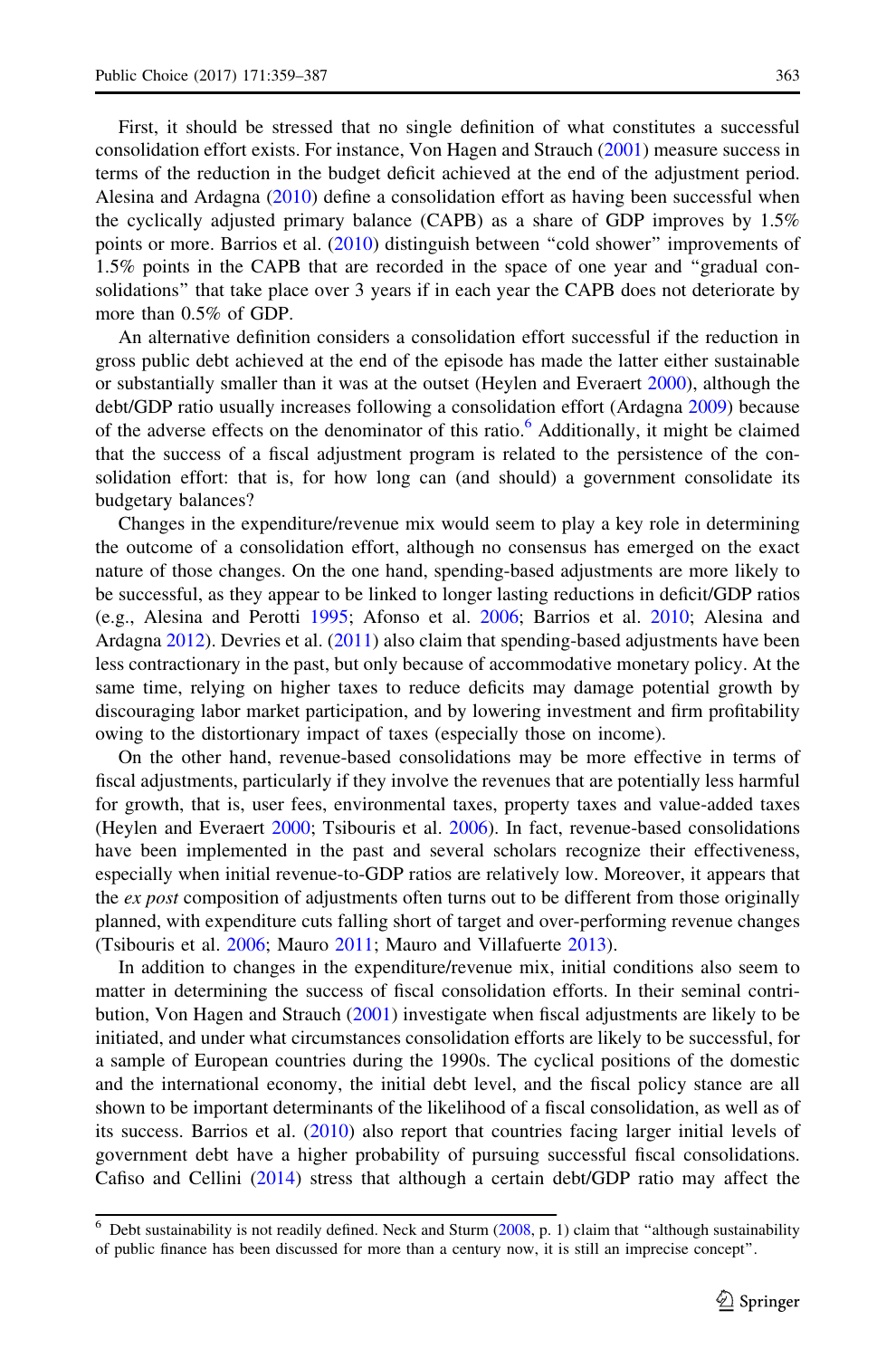likelihood of consolidation, the opposite also is true, as consolidation affects debt dynamics. Their analysis of EU countries for the 1980–2009 period suggests that consolidation leads to lower debt/GDP values in the short-run, but not in the medium term.

On the other hand, Alesina and Ardagna ([2012\)](#page-26-0) find that initial conditions make no difference to the success or otherwise of a consolidation episode, while Devries et al. ([2011\)](#page-26-0) show that the role played by initial conditions is at best unclear. Molnar ([2012](#page-27-0)) analyzes the economic environment, political settings and policy measures conducive to fiscal consolidation and debt stabilization and finds that the existence of fiscal rules and cooperation between different tiers of government play a critical role in favor of fiscal adjustment programs. The political framework also is relevant as newly elected governments seem more likely to initiate and sustain fiscal consolidation episodes, while noncentrist political parties are less likely to make efforts to stabilize debt than are those closer to the center of the political spectrum.

Another important dimension of a consolidation episode is its duration, an element that usually has been studied using survival analysis techniques. According to a European Commission study ([2007\)](#page-26-0), gradual consolidations tend to be more successful than quick, sharp adjustments, although the latter may be more effective in the case of high and rising debt levels. Below we summarize findings in relation to the duration of past fiscal adjustment efforts.

Von Hagen et al. [\(2002](#page-28-0)) were the first to concentrate on the duration of fiscal consolidation episodes and to make the length of the consolidation efforts endogenous in the empirical analysis. Their influential results highlight the importance of consolidation fatigue and of fiscal conditions such as public debt over GDP in determining the duration of fiscal consolidation. Illera and Mulas-Granados [\(2008](#page-27-0)) study the factors affecting the length of fiscal consolidation episodes, defined as the time spells between two fiscal expansions (which are in turn defined on the basis of the dynamics of the CAPB) in 15 European countries between 1960 and 2004. They find that the probability of a period of fiscal consolidation coming to an end, what the authors refer to as 'failure' (the term being taken from the standard survival analysis tools, where hazard functions are used to estimate the probability of a certain event, normally labelled as the 'failure rate'), depends on such factors as the debt level, the magnitude of the adjustment, the relative contribution of spending cuts, and the degree of cabinet fragmentation.

It is worth noting that defining consolidation episodes solely on the basis of cyclically adjusted budget balance improvements may constitute too narrow an approach, since not all periods in which the balance did not improve should be considered failures (e.g., governments may simply not want to consolidate). In this respect, the data and definition provided by the IMF (Devries et al. [2011](#page-26-0)) seem to be more appropriate for investigating the duration of consolidation efforts. Here, fiscal consolidation episodes are classified using a narrative/historical approach based on the analysis of the policymakers' intentions and actions as described in contemporary policy documents. Thus, the tax and spending measures taken in such periods are motivated primarily by the desire to reduce the budget deficit and not by a response to prospective economic conditions. We employ this type of data in our empirical analysis and so avoid the potential bias attributable to measurement errors that potentially correlate with economic developments and omit those consolidation efforts that are followed by adverse shocks that offset the discretionary measures. A further consequence of using this definition of consolidation is that its success is not 'embedded' in the definition, as the episodes in our dataset do not depend on numerical changes in the public deficit.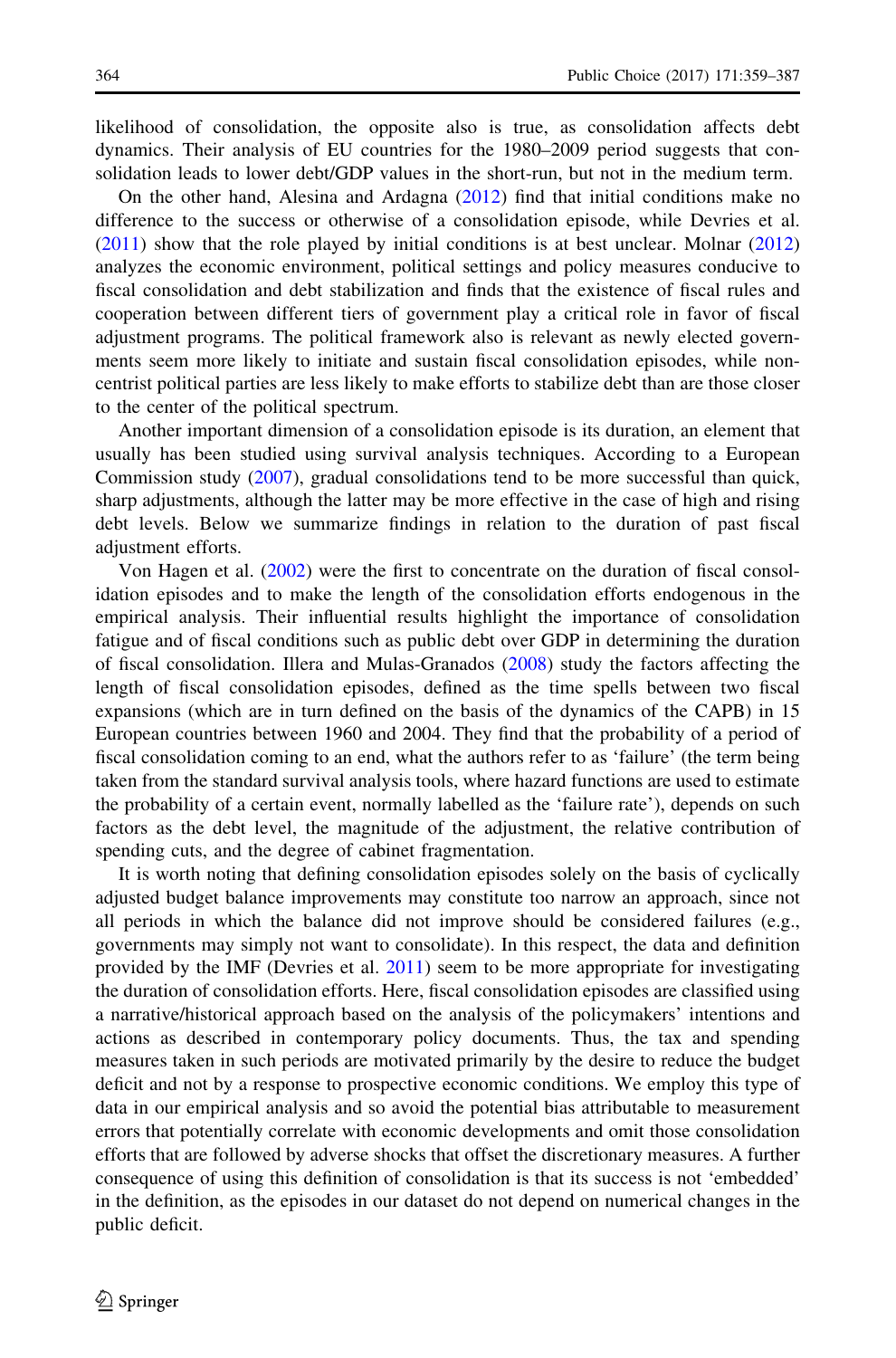A more recent contribution to the study of the duration of consolidations is provided by Lodge and Rodriguez-Vives ([2013\)](#page-27-0), who estimate hazard functions for 20 advanced economies between 1970 and 2010. According to their analysis, the fiscal and macroeconomic conditions at the outset appear to affect the ability of governments to sustain lengthy consolidations. More precisely, high debt and deficits, heavy interest burdens, and high government bond yields all facilitate the initiation of consolidation (the so-called 'push factors'); while, large private savings, strong external balances, competitiveness (measured by real exchange rate), and stable financial conditions facilitate its duration (the 'pull factors'). Lodge and Rodriguez-Vives [\(2013\)](#page-27-0) find that the composition of the fiscal adjustment (i.e., the split between expenditure and revenue measures) does not appear to be a significant determinant of the duration of consolidation.

Agnello et al. ([2013\)](#page-26-0), on the other hand, when using annual data for 17 industrial countries over the 1978–2009 period, find a difference between spending- and tax-driven consolidations, with the former episodes being shorter than the latter. Moreover, both types of consolidation are longer in non-European countries than they are in European countries, while the size of the consolidation program (in percentage of GDP) is not correlated significantly with its duration.<sup>7</sup>

As pointed out recently by the OECD (Vammalle and Hulbert [2013](#page-27-0)), successful national consolidation strategies usually benefit from involving sub-national governments. Moreover, to be successful, they also need to take into account the financial situation of these sub-national tiers so as to maintain the local authorities' capacity to deliver major public services. Failure to do so can lead to breakdowns in coordination between different tiers of government, with adverse consequences for fiscal adjustment actions. Although it is acknowledged widely that sub-national governments are key players in fiscal policymaking, few studies of the durations of consolidations have paid close attention to their role or examined fiscal decentralization and intergovernmental fiscal relations.

Limited empirical evidence is available on this question. In the case of emerging market economies, Thornton and Adedeji [\(2010](#page-27-0)) find that sub-national governments have, in the past, contributed to successful general government fiscal adjustments by cutting their capital expenditures and raising their own tax revenues. In contrast, Baldacci et al. ([2006](#page-26-0)) find no robust effects of fiscal decentralization (measured with simple dummies indicating the authority states and provinces have over fiscal policy) on the success of fiscal consolidation in a panel of 25 emerging market economies [note that they build on previous research on emerging economies by Adam and Bevan [\(2003](#page-26-0)) and Gupta et al. [\(2005](#page-27-0))].

In the case of developed countries, Schaltegger and Feld ([2009\)](#page-27-0), in a case study of the Swiss cantons, find that fiscal centralization significantly reduces the probability of a successful fiscal consolidation, suggesting that competitive fiscal federalism may positively impact fiscal discipline. Darby et al.'s [\(2005\)](#page-26-0) study of fiscal consolidations in OECD countries lends further support to the idea of the constructive participation of sub-national governments, with fiscal consolidations occurring at both central and sub-national levels. While other articles have investigated the role of fiscal federalism in the context of fiscal consolidation, they have not focused their attention on its relationship to the duration of the episode. It is this gap that we attempt to fill here with our original empirical research.

<sup>7</sup> Studies of the duration of fiscal adjustment episodes also have been undertaken for a sample of developing countries where, using survival analysis, expenditure composition, the size of the fiscal consolidation, and past fiscal consolidation performance are identified as factors that affect the persistence of the adjustment (Gupta et al. [2004](#page-27-0)).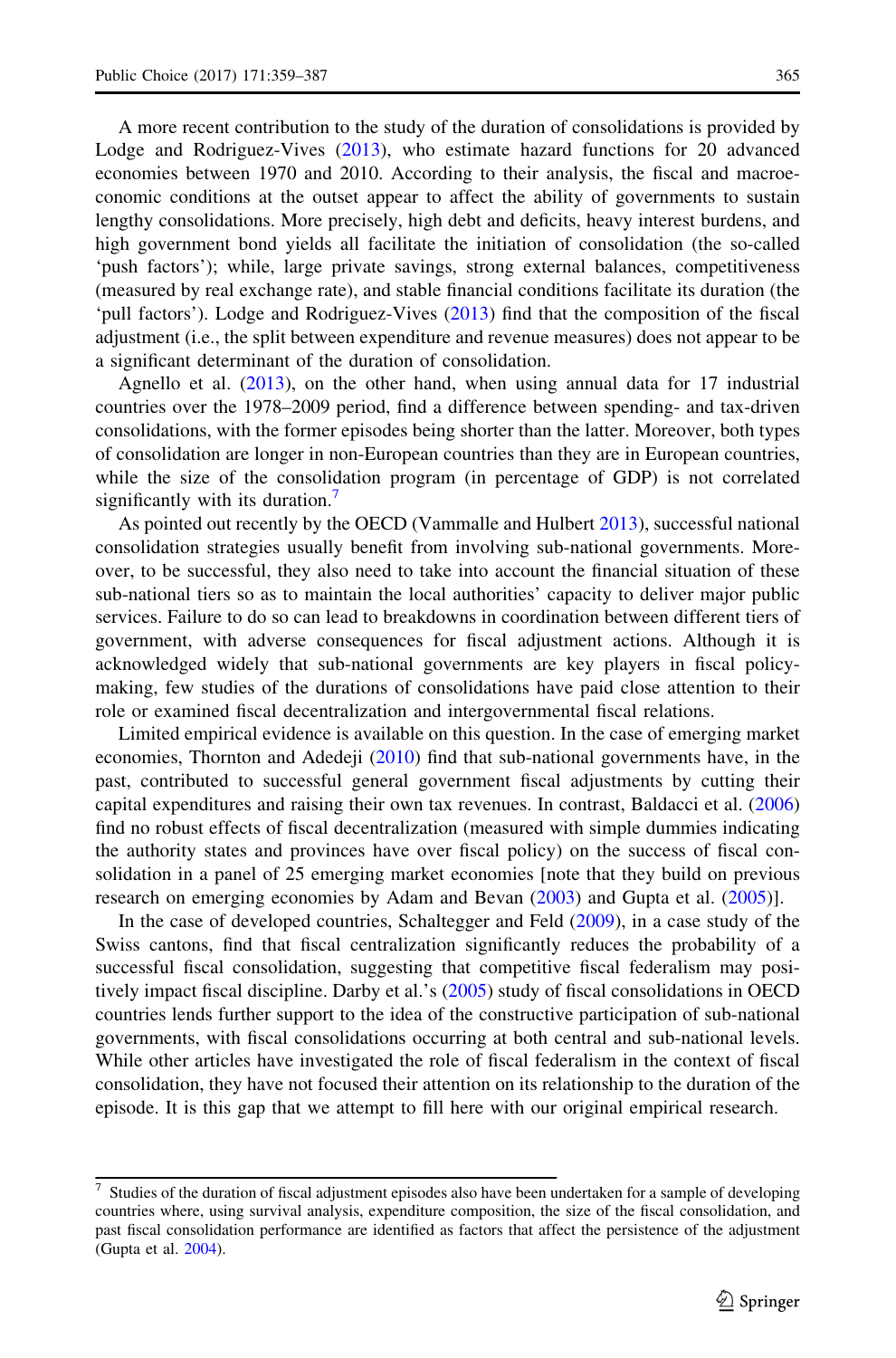# <span id="page-7-0"></span>3 Empirical approach

#### 3.1 Data

The data used in this paper are collected from various sources. First, data on consolidation episodes are provided by the IMF and are based on an analytical examination of budget policy documents, budget speeches, reports submitted to national banks and supranational organizations, which seek to identify governmental intentions to initiate a period of con-solidation (Devries et al. [2011](#page-26-0) outline the historical approach followed in gathering the data and offer a detailed explanation). In the dataset, the consolidation dummy takes the value 1 in those years in which the government expressed the willingness to consolidate its budget balances. Relevant documents identify policy actions that are motivated by attempts to reduce the deficit, certifying the resoluteness of policy-makers at the beginning of a fiscal consolidation program (i.e., when decisions were taken), as well as of the budgetary impact of these measures during and at the end of the adjustment.

This approach limits our sample to 17 OECD countries<sup>8</sup> for the 1978–2009 period, but it provides us with a more reliable approach than if we were to identify consolidation episodes solely on the basis of changes in the cyclically adjusted primary balance. For example, the latter method may lead us to consider instances in which the budget balance improved owing to circumstances other than that of the government's wish to consolidate its finances. Likewise, cyclically adjusted series may suffer from measurement errors that are likely to correlate with other economic developments (for similar applications, see Agnello et al. [2013](#page-26-0)). Moreover, if our definition of consolidation is based on improvements in the cyclically adjusted primary balance, any evaluation of success might suffer from a sample selection problem and an overestimation of the success of the consolidation episodes.

Second, we augment the dataset with information about fiscal decentralization, edec, measured in terms of the proportion of expenditure in the hands of sub-central governments divided by the general government's expenditure (source: OECD). This is the standard approach to measuring the degree of fiscal decentralization, although it does tend to overstate the actual degree of sub-national governmental autonomy, given that some types of expenditure are labelled 'local' even though sub-central governments have little power over them and they can be mandated by the central government or spent on its behalf (Ebel and Yilmaz  $2003$ ).<sup>9</sup>

For this reason, we also include measures accounting for real sub-national autonomy. These additional variables address matters of fiscal independence, the influence of subnational sectors, and the co-determination of policy making between sub-national and central levels of government. This information is provided by the Regional Authority Indices developed by Hooghe et al. ([2010\)](#page-27-0). Fiscal autonomy (fiscal autonomy) is a measure of the extent to which a regional government independently can tax its population. The minimum value (0) applies when the central government fixes all regional tax bases and rates, while the maximum (5) applies when the regional government has the right to define the tax base and rate of at least one major tax. Executive influence (executive influence) is

<sup>&</sup>lt;sup>8</sup> The countries included in our sample are Australia, Austria, Belgium, Canada, Denmark, Finland, France, Germany, Ireland, Italy, Japan, the Netherlands, Portugal, Spain, Sweden, the United Kingdom and the United States.

Alternative measures of fiscal decentralization have been constructed (most notably, see Stegarescu [2005\)](#page-27-0), but their use would impose a severe loss of observations owing to missing data.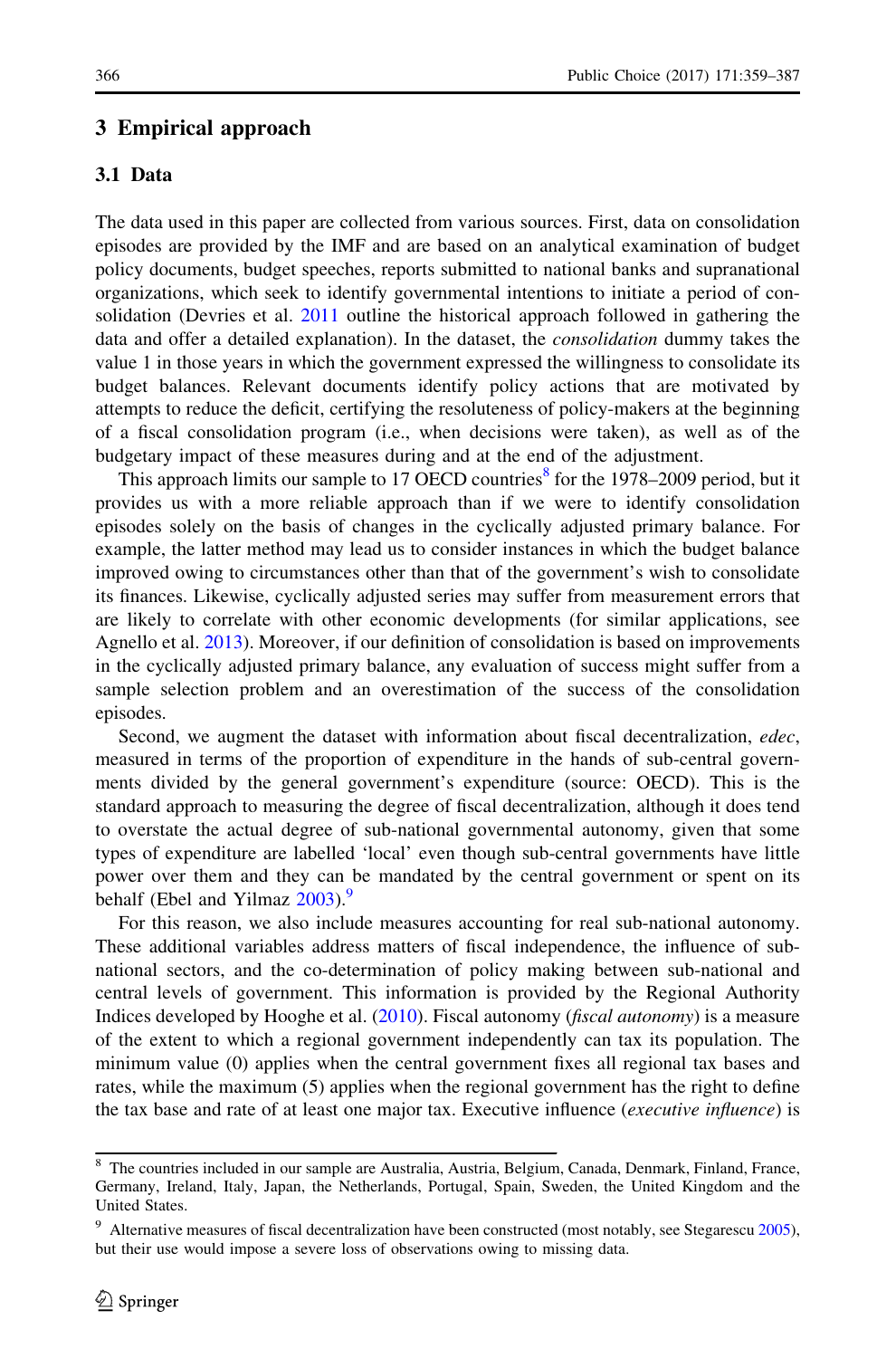defined as the extent to which a regional government can affect and co-determine national policy at intergovernmental meetings and ranges between 0 and 2. Finally, the indicator of co-determination (shared ruling) increases if a regional government can exercise authority by co-determining decisions at the national level either by direct participation in the design of national laws, by sharing executive responsibilities with the national government, or by having an influence on the distribution of tax revenues in the country as a whole. This third indicator varies between 0 and 12 and also takes into account whether the regional government can exercise any authority over the country's constitutional set-up.

All of the other variables employed in the analysis have been selected from the few studies conducted to date analyzing the durations of fiscal consolidations (Von Hagen et al. [2002;](#page-28-0) Illera and Mulas-Granados [2008;](#page-27-0) Molnar [2012;](#page-27-0) Agnello et al. [2013\)](#page-26-0); however, the literature has not reached a consensus yet on which controls should be included in the type of analysis performed here. The controls in our model are defined as follows: (a) debt and  $debt(t - 1)$ , the contemporaneous and the 1-year lagged values of gross public debt divided by GDP, respectively, taken from the IMF Historical Debt database compiled by Mauro et al. ([2013\)](#page-27-0); (b) *primary balance*( $t - 1$ ), the lagged general government primary balance over GDP (source: OECD), which, together with (a), accounts for the initial fiscal conditions that might affect the duration of the consolidation episodes; (c) real gdp growth, the growth rate of real GDP per capita (source: Penn World Tables) to capture the macroeconomic conditions likely to be influencing the durations of consolidations; (d) *election year*, a dummy carrying information about national election years; (e)  $gov$ ernment type, a categorical variable distinguishing among single-party and coalition governments<sup>10</sup>; (f) *right wing*, a dummy taking the value of 1 for right-wing governments and zero otherwise (source: the Comparative Political Dataset compiled by Armingeon et al. [2012](#page-26-0)). Note that variables (d) to (f) are included to control for the political factors affecting consolidation. Finally, the effects of monetary policy are proxied by the following: (g)  $\Delta$  interest rate, the change in the nominal long-term interest rate on government bonds (source: OECD) and (h)  $\Delta$  interest payments, the change in the interest paid on public debt divided by GDP (source: IMF; Mauro et al. [2013\)](#page-27-0). Finally, the type of fiscal consolidation can also influence duration and is represented by (h) tax-based consolidation, a dummy taking the value of 1 when consolidation is focused on the revenue side of the budget. Table [1](#page-9-0) reports the summary statistics for the variables in our analysis.

Figure [1](#page-9-0) presents the Kaplan–Meier survival function for the fiscal consolidation duration data. The lengths of the horizontal sections of the line on the x-axis represent the survival duration for that interval, which is determined by the end of the consolidation episode. For example, the probability of a consolidation episode lasting at least one year is 100%, which basically reflects the annual frequency of the data and the fact that at least one consolidation episode with a duration of only one year is observed (in total, 13 such episodes occur in our sample). The probability declines as the length of the consolidation episode increases, reaching zero for periods longer than 14 years (the reason for this being that, in our sample, only one 14-year long episode is observed—Canada between 1984 and 1997—and no episodes last longer than that). The vertical distances between the horizontal sections of the line illustrate the change in cumulative probability of the consolidation episode ending as time elapses. The most notable 'jumps' are associated with the consolidation episodes that last just a few years, and which are the most numerous in our

<sup>&</sup>lt;sup>10</sup> The variable takes the following values: (1) for single-party majority governments, (2) for minimal winning coalitions, (3) for surplus coalitions, (4) for single-party minority governments, (5) for multi-party minority governments, and (6) for caretaker governments.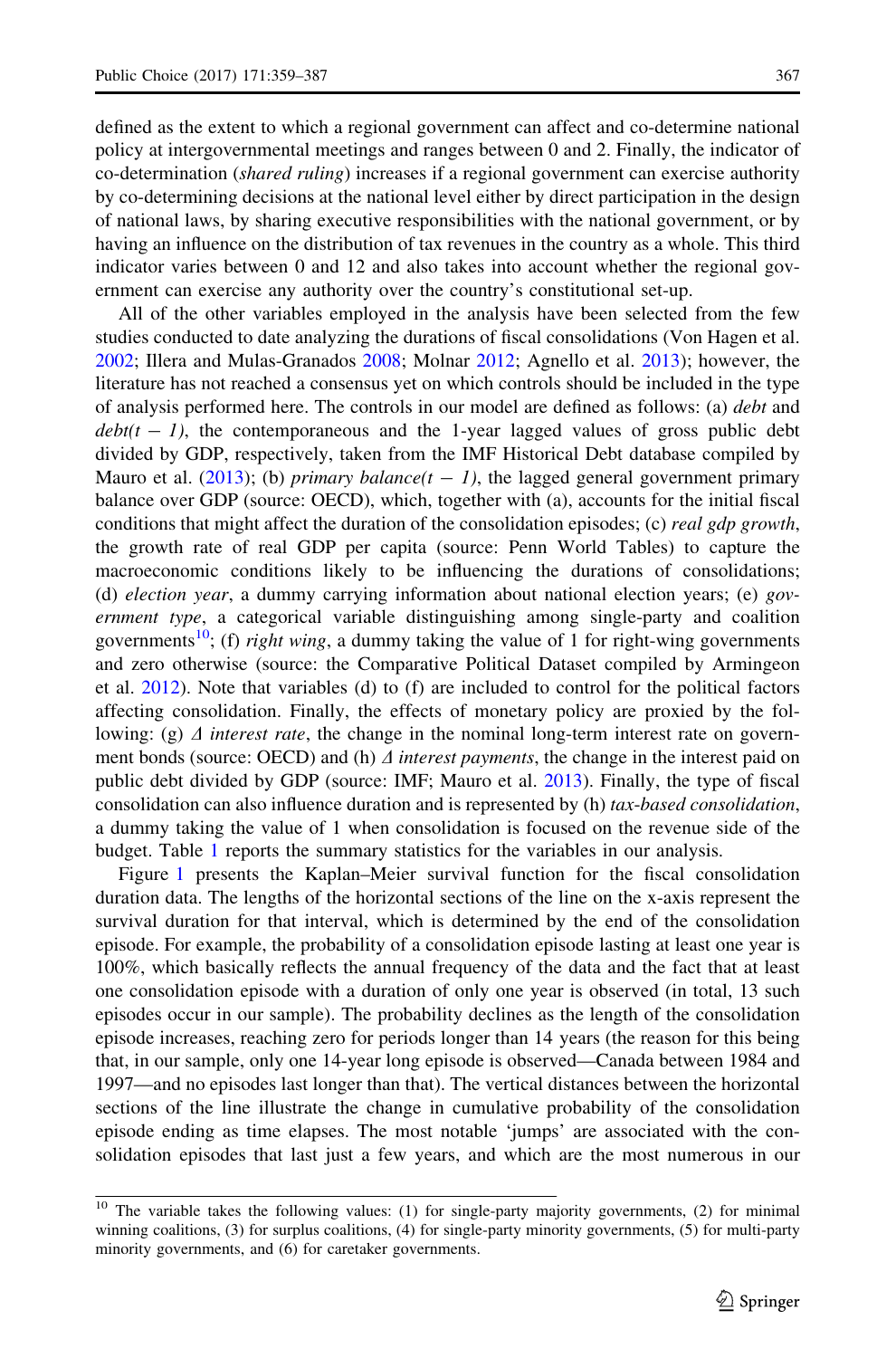| Variables                  | N   | Mean     | <b>SD</b> | Min       | Max     |
|----------------------------|-----|----------|-----------|-----------|---------|
|                            |     |          |           |           |         |
| consolidation              | 527 | 0.315    | 0.465     | 0.000     | 1.000   |
| edec                       | 544 | 36.588   | 14.008    | 8.661     | 65.605  |
| <i>fiscal autonomy</i>     | 498 | 2.088    | 1.514     | 0.000     | 4.800   |
| executive influence        | 498 | 0.528    | 0.747     | 0.000     | 2.000   |
| shared ruling              | 498 | 3.061    | 3.352     | 0.000     | 12.000  |
| debt                       | 544 | 57.184   | 25.844    | 4.288     | 134.065 |
| primary balance( $t - 1$ ) | 527 | $-0.086$ | 3.195     | $-10.377$ | 9.011   |
| real gdp growth            | 544 | 2.487    | 2.375     | $-8.354$  | 11.495  |
| election year              | 544 | 0.305    | 0.461     | 0.000     | 1.000   |
| government type            | 544 | 2.447    | 1.303     | 1.000     | 6.000   |
| right wing                 | 544 | 0.557    | 0.497     | 0.000     | 1.000   |
| interest rate              | 527 | 0.117    | 1.847     | $-15.268$ | 9.211   |
| <i>interest payments</i>   | 527 | 0.004    | 0.512     | $-2.226$  | 2.286   |
| log(transfers)             | 345 | 10.529   | 1.295     | 7.149     | 13.164  |

<span id="page-9-0"></span>Table 1 Summary statistics

Source See text, and authors' calculations



sample (for example, we observe 15 two-year episodes in the sample, but only 5 six-years episodes).

# 3.2 Identification

Our empirical approach comprises three separate steps. First, we perform a duration analysis in order to estimate the determinants of the lengths of fiscal consolidations. The advantage of such an analysis is that it exploits all information available in the data, enabling the treatment of the duration of fiscal consolidation as endogenous (Gupta et al. [2004\)](#page-27-0). In this way, we are able to study *how long* governments managed to sustain

function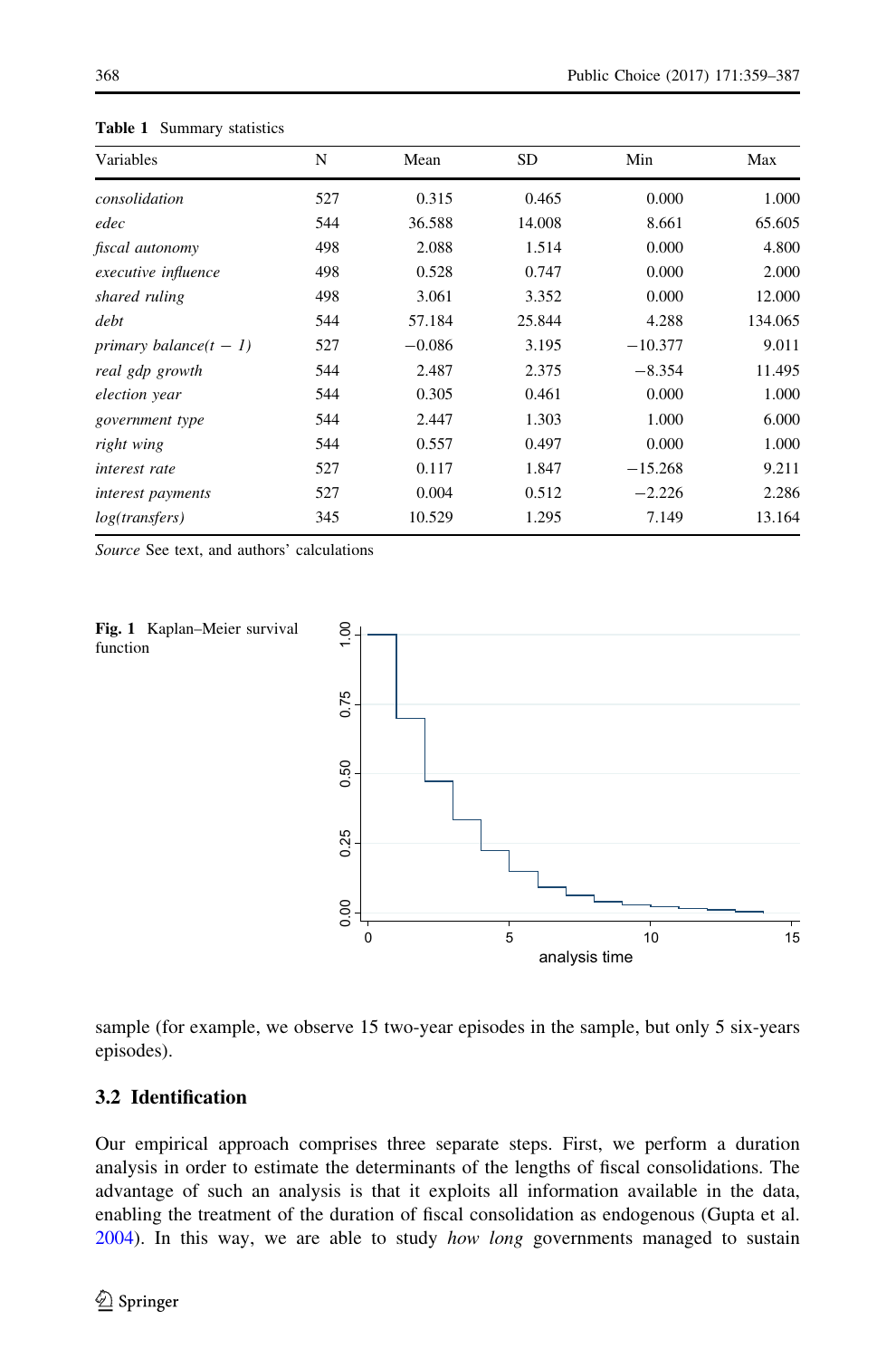<span id="page-10-0"></span>uninterrupted periods of consolidation in the past and what factors affected their ability to do so. However, a number of caveats should be borne in mind, namely, that a duration analysis does not deal, among other things, with the economic and welfare consequences of consolidation, and it does not directly provide information about debt sustainability or the success of fiscal consolidation in achieving a lasting reduction in government debt ratios (Lodge and Rodriguez-Vives [2013](#page-27-0)). More importantly for our purposes, we wish to gain a full understanding of the impact of fiscal decentralization and sub-central autonomy on the duration of fiscal consolidation episodes. To do so, we initially estimate the determinants of the time  $h$  taken by a country to consolidate with a standard duration model such as the following:

$$
h(t, Z) = h_0(t) \times (\mathbf{Z}\gamma + \mathbf{X}\beta)
$$
\n(1)

In (1), the baseline hazard  $h_0$  follows the Weibull model as this is the most flexible specification of the ones commonly employed in the literature. In this case, the following holds:  $h_0(t) = p \times t^{(\rho-1)}$ . The parameter  $\rho$  as the baseline hazard is estimated as an endogenous part of the model. Vector Z includes the variables measuring decentralization and sub-central autonomy, which constitute the main focus of our analysis. Matrix  $X$  is a set of control variables. All variables vary over time throughout the respective consolidation episode. In the case of Z, we are interested in whether—and how—consolidation at the general level of government is affected by the degree of fiscal decentralization and by the sub-national institutional setting. Therefore, in the baseline model, we investigate the effect of expenditure decentralization and include only the variable *edec* in  $\bf{Z}$  (in fact, for purposes of comparison and robustness, we also report the estimates arising from a parsimonious specification that excludes vector  $Z$  entirely and which conforms more closely to analyses in the existing literature).

Subsequently, we estimate three alternative specifications of model (1), obtained by augmenting Z separately with each of the indicator variables that account for real subnational autonomy *(fiscal autonomy, executive influence,* and *shared ruling*) and their respective interaction terms with expenditure decentralization (edec). We focus on one indicator per specification to avoid potential issues of multicollinearity, as the three variables all seek to capture a similar dimension, i.e., real sub-central autonomy, and are likely to be correlated with one another. The control variables included in vector  $X$  are as listed in Sect. [3.1.](#page-7-0)

The second step in our study involves an analysis of the impact of a consolidation period on sub-national public finances. Our aim here is not to provide causal interpretations, but rather to present correlation-based evidence on whether or not fiscal consolidation has affected intergovernmental transfers to sub-national sectors. To do so, we estimate the following equation:

$$
\Delta \log(transfers_{i,t}) = \beta \times convolution_{i,t} \times \Omega + \eta_i + \varepsilon_{i,t}, \tag{2}
$$

where  $\Omega$  is equal to one of the three variables included in the interactions in the previous step. The dependent variable is the change in the intergovernmental transfers received by sub-national governments from the central government, for which descriptive statistics are reported in Table [1](#page-9-0). To analyze the effect, we compute the marginal effects of the consolidation episodes, conditional on the values of the interacted variable between the consolidation dummy and the real sub-central autonomy index (each introduced separately).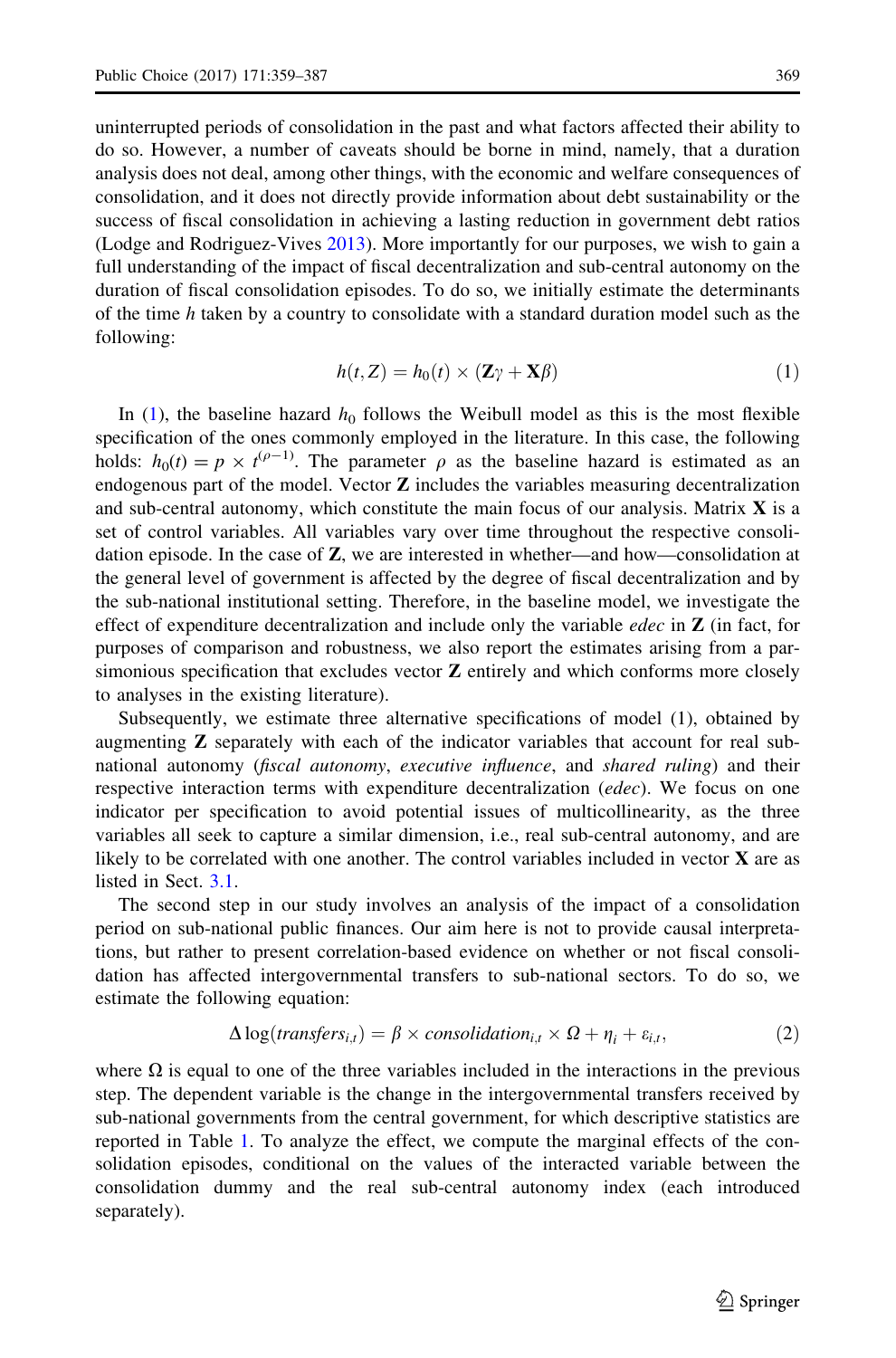<span id="page-11-0"></span>The third and last step in our analysis involves examining the relationship between decentralization and the success of a government's consolidation efforts, regarding which the literature provides scant evidence. A notable exception here is Schaltegger and Feld ([2009\)](#page-27-0), who suggest that more decentralized countries tend to be more successful in their consolidation strategies, although this result is based solely on data for the Swiss cantons. We use both descriptive statistics and simple econometrics to examine the relationship between decentralization and the numerical results achieved by the various consolidation episodes in our sample in terms of their effects on both the budget balance/GDP and the public debt/GDP ratios. This allows us to gain additional insights into the role of decentralization in government-led consolidation processes.

## 4 Results

#### 4.1 The duration analysis

Table [2](#page-12-0) presents the estimates of Eq. ([1\)](#page-10-0) above. The first specification (reported in the first column of Table [2](#page-12-0)) includes only the control variables taken from the existing literature (vector  $X$ ) and does not include the decentralization variable, which facilitates comparisons of our results with those published in earlier analyses. The estimates in the second and third columns include expenditure decentralization  $(edec)$ , which is, in fact, our main variable of interest.<sup>11</sup>

The negative and significant effect of *edec* (see both columns [2](#page-12-0) and 3 in Table 2) indicates that more decentralized countries have a lower hazard rate, i.e., that the probability of a consolidation period lasting for an additional year increases with higher degrees of decentralization. Figure [2](#page-12-0) illustrates this survival function for different levels of decentralization. The survival function for countries with a 50% degree of decentralization (the line farthest to the right) is significantly shifted to the right compared to countries with lower degrees of decentralization. Therefore, *ceteris paribus*, more decentralized countries consolidate for longer periods.

The rest of the independent variables in the model return the expected signs, but many are not statistically significant. On the macroeconomic side, it emerges that an increase in interest payments makes it more likely that a consolidation period will be terminated sooner. On the political side, we find that right-wing governments tend to consolidate for longer periods, *ceteris paribus*. While the political cycle does not appear to affect the duration of the consolidation episodes (the coefficient associated with the election year dummy is not statistically significant), the coefficient for type of government shows a significant and negative impact. Another interesting result is that consolidations based on tax hikes are more likely to result in shorter consolidation episodes.

Thus, our initial analysis suggests that fiscal decentralization has a significant effect on the duration of fiscal consolidation. We seek now to identify the channel responsible for

 $\frac{11}{11}$  Column 3 in Table [2](#page-12-0) contains the estimates of the model using a different definition of expenditure decentralization. In this specification, the decentralization ratio is held constant over time at its average value for a given country. This additional regression seeks to address the potential endogeneity between fiscal consolidation and decentralization. It addresses the fact that as central government expenditure is reduced (as a result of consolidation efforts), the decentralization ratio mechanically increases (as the denominator declines). The fact that our results are robust across columns 2 and 3 (Table [2](#page-12-0)) ensures that the parameter identified on *edec* is not driven by this mechanical relationship occurring in the time-series dimension of our data (i.e., the time variability of *edec* is neglected in the estimate reported in column 3).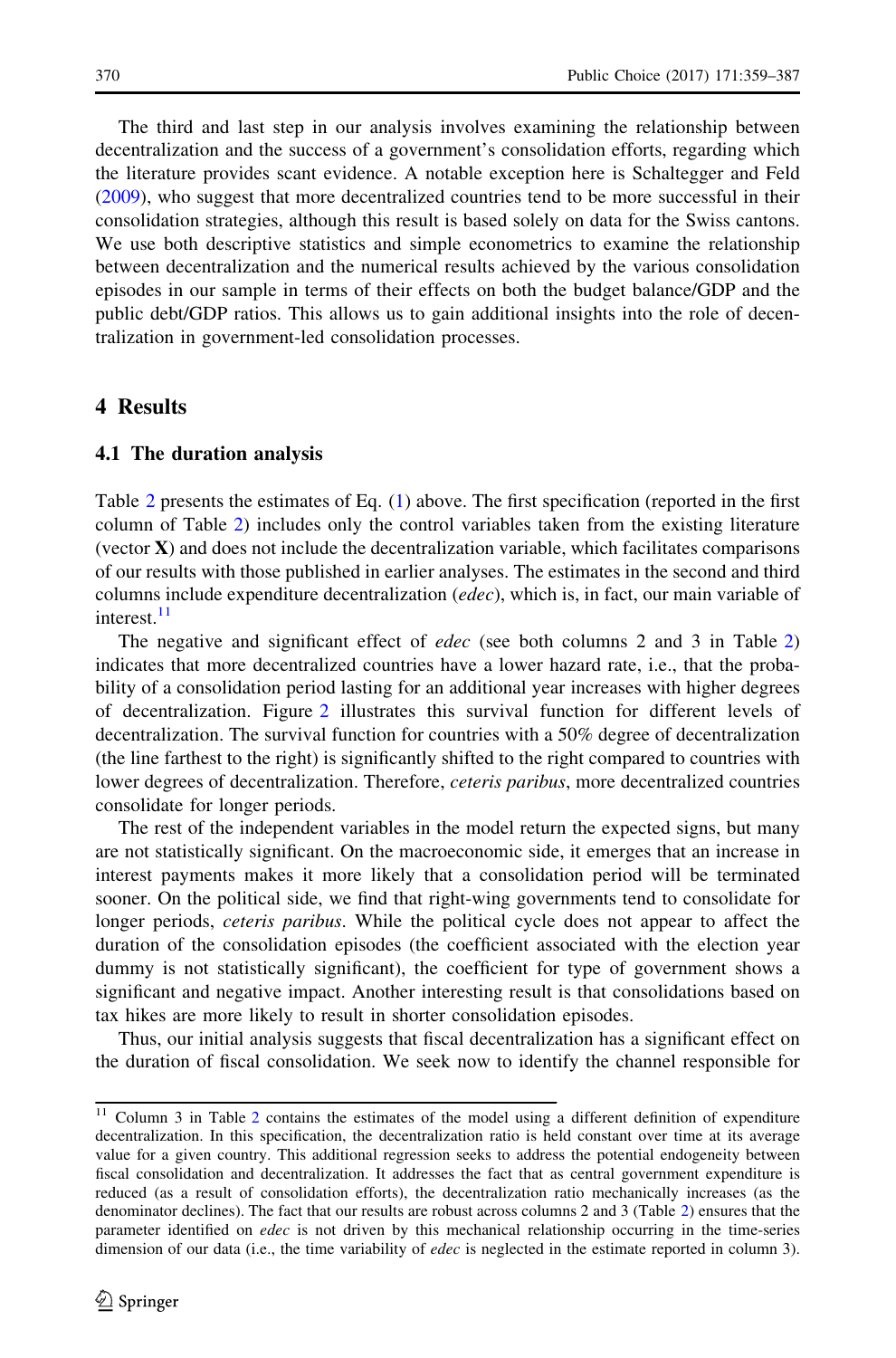<span id="page-12-0"></span>Table 2 Baseline results of the duration analysis

| duration analysis |  |  |
|-------------------|--|--|
|-------------------|--|--|

| Survival time              | (1)         | (2)                    | (3)                    |
|----------------------------|-------------|------------------------|------------------------|
| Decentralization           |             |                        |                        |
| edec                       |             | $-0.030***$<br>(0.008) | $-0.032***$<br>(0.008) |
| Controls                   |             |                        |                        |
| primary balance( $t - 1$ ) | $-0.067*$   | $-0.056$               | $-0.071**$             |
|                            | (0.036)     | (0.036)                | (0.035)                |
| $debt(t-1)$                | 0.020       | 0.006                  | 0.005                  |
|                            | (0.028)     | (0.029)                | (0.029)                |
| debt                       | $-0.040$    | $-0.025$               | $-0.025$               |
|                            | (0.028)     | (0.028)                | (0.028)                |
| $\Delta$ interest payments | $0.498***$  | $0.497***$             | $0.493***$             |
|                            | (0.167)     | (0.165)                | (0.171)                |
| real gdp growth            | $-0.188***$ | $-0.139**$             | $-0.142**$             |
|                            | (0.055)     | (0.057)                | (0.056)                |
| A interest rate            | 0.036       | 0.000                  | $-0.002$               |
|                            | (0.051)     | (0.052)                | (0.052)                |
| election year              | 0.107       | 0.119                  | 0.110                  |
|                            | (0.163)     | (0.165)                | (0.167)                |
| right wing                 | $-0.548***$ | $-0.273$               | $-0.271$               |
|                            | (0.169)     | (0.183)                | (0.181)                |
| government type            | $-0.703***$ | $-0.406**$             | $-0.406**$             |
|                            | (0.169)     | (0.190)                | (0.185)                |
| tax based consolidation    | $0.248*$    | $0.209**$              | $0.201**$              |
|                            | (0.131)     | (0.088)                | (0.082)                |
| Hazard parameters          |             |                        |                        |
| Constant                   | $-0.156$    | 0.407                  | $0.476*$               |
|                            | (0.245)     | (0.283)                | (0.283)                |
| $ln(\rho)$                 | $0.667***$  | $0.712***$             | $0.715***$             |
|                            | (0.051)     | (0.052)                | (0.052)                |
| Number of observations     | 166         | 166                    | 166                    |

Survival time estimation assuming the Weibull survival distribution. Robust standard errors in parentheses

\*\*\*  $p < 0.01$ ; \*\*  $p < 0.05$ ;  $* p < 0.10$ 





 $\underline{\textcircled{\tiny 2}}$  Springer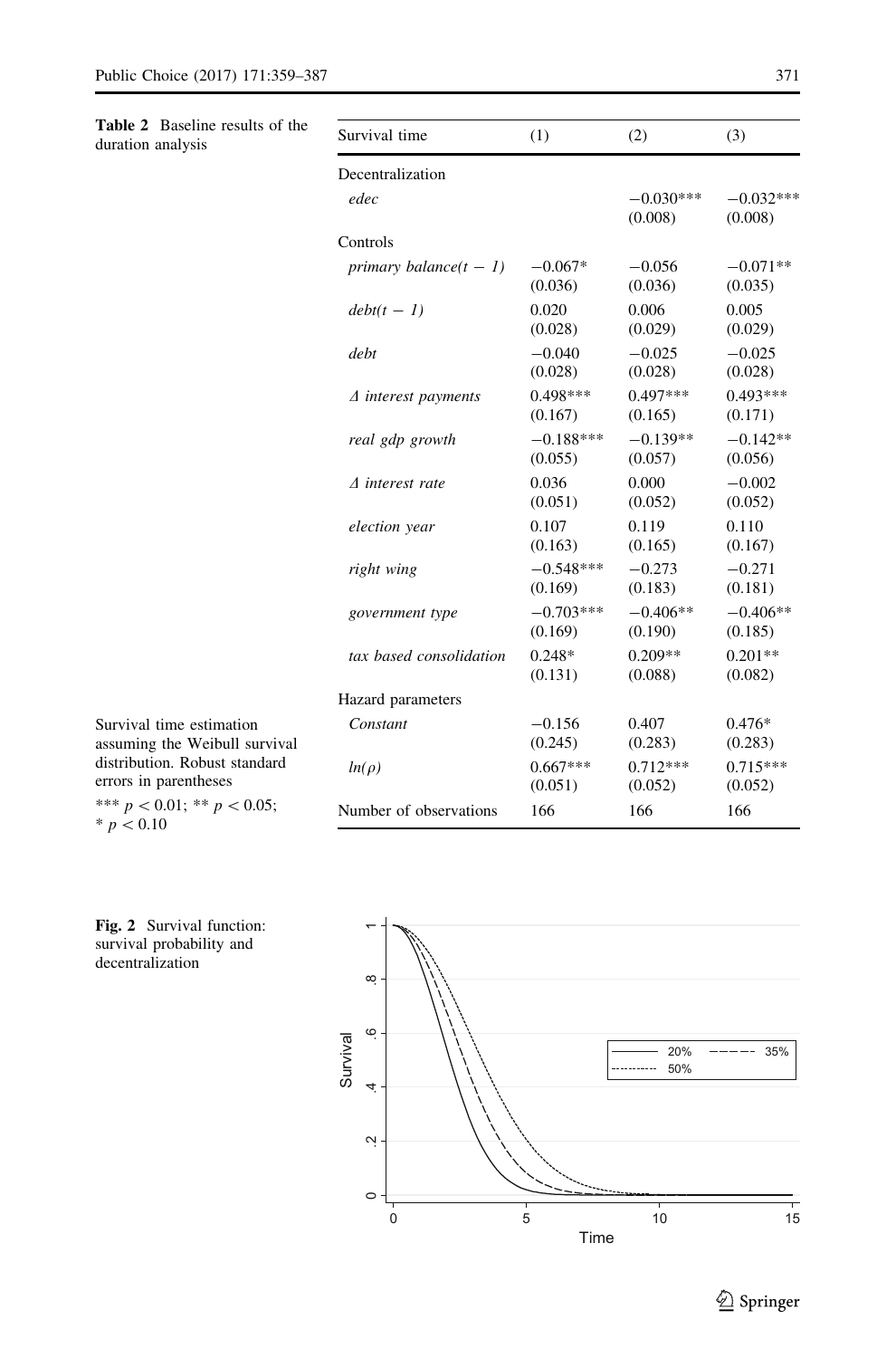this effect. On the one hand, more decentralized countries may find it easier to consolidate for longer periods simply because central governments can shift the adjustment burden down to sub-national sectors. On the other hand, the positive impact on duration could be explained by the fact that sub-national governments contribute substantially to the stabilization function of economies making it easier to sustain longer lasting consolidation efforts. The first effect would be more pronounced if fewer legal powers have been transferred to sub-national sectors: if sub-central governments are responsible for large shares of expenditure, but do not possess corresponding revenue-raising powers, it is easy for the central government to cut transfers to the detriment of lower governmental layers. We test this hypothesis by augmenting the model with the respective indicators of real autonomy and their interaction terms with decentralization. The results are presented in Table [3](#page-14-0).

In general, the negative coefficient on expenditure decentralization holds across all specifications. However, the baseline effect is significant only when the indicator for executive influence is entered in the model, which might indicate a problem of collinearity, given that in some instances expenditure decentralization might evolve in line with the real autonomy variables. Including an interaction term in model (1) between expenditure decentralization and a real autonomy indicator (any one of the three included separately in the model) results in a positive and statistically significant coefficient associated with the main effect of fiscal autonomy and a negative coefficient on the interaction term. This implies that decentralized countries consolidate for longer periods but that the fiscal autonomy of sub-national governmental tiers can dampen this to the point that the result is offset if sub-national governments have enough real autonomy over their fiscal policies. To interpret the negative interaction term and to illustrate the overall effect, we plot the survival functions in Figs.  $3, 4$  $3, 4$  $3, 4$  and  $5$  for different combinations of the two variables, introducing the three real autonomy variables separately.

In Fig. [3](#page-15-0), the line furthest to the left represents the effect obtained with a high degree of fiscal autonomy at sub-national levels and a low degree of expenditure decentralization (20% of the sample). Countries with these characteristics tend to consolidate for shorter periods of time. With the same level of expenditure decentralization, but with no fiscal autonomy, the consolidation spells have, on average, a slightly longer duration as the survival curve shifts to the right. This indicates that, in countries that have quite a high degree of centralization, greater real fiscal autonomy might avoid the adjustment burden being shifted to sub-national sectors (whether this indeed happens is analyzed in the next step after discussing the other effects of real autonomy on duration). Turning to the countries characterized by high degrees of decentralization (around 50% of the sample), the curves shift as expected to the right, as greater decentralization increases survival probability, that is, the probability of having longer consolidation spells. In fact, these two survival functions furthest to the right almost overlap. With no fiscal autonomy, the main effect of decentralization is found to prevail, as the interaction term and the main effect of fiscal autonomy both are equal to zero When switching to a high autonomy regime, we would expect a shift to the left, as such regimes were found to consolidate for shorter periods of time. However, this effect is largely offset by the negative interaction term, which acquires considerable relative importance.<sup>12</sup> At this level of decentralization, it seems that switching from a high- to low-fiscal autonomy model of decentralization no longer affects the duration of the consolidation episodes.

<sup>&</sup>lt;sup>12</sup> This occurs even for the maximum value of *fiscal autonomy* (which is equal to 2) when keeping *edec* around 50%.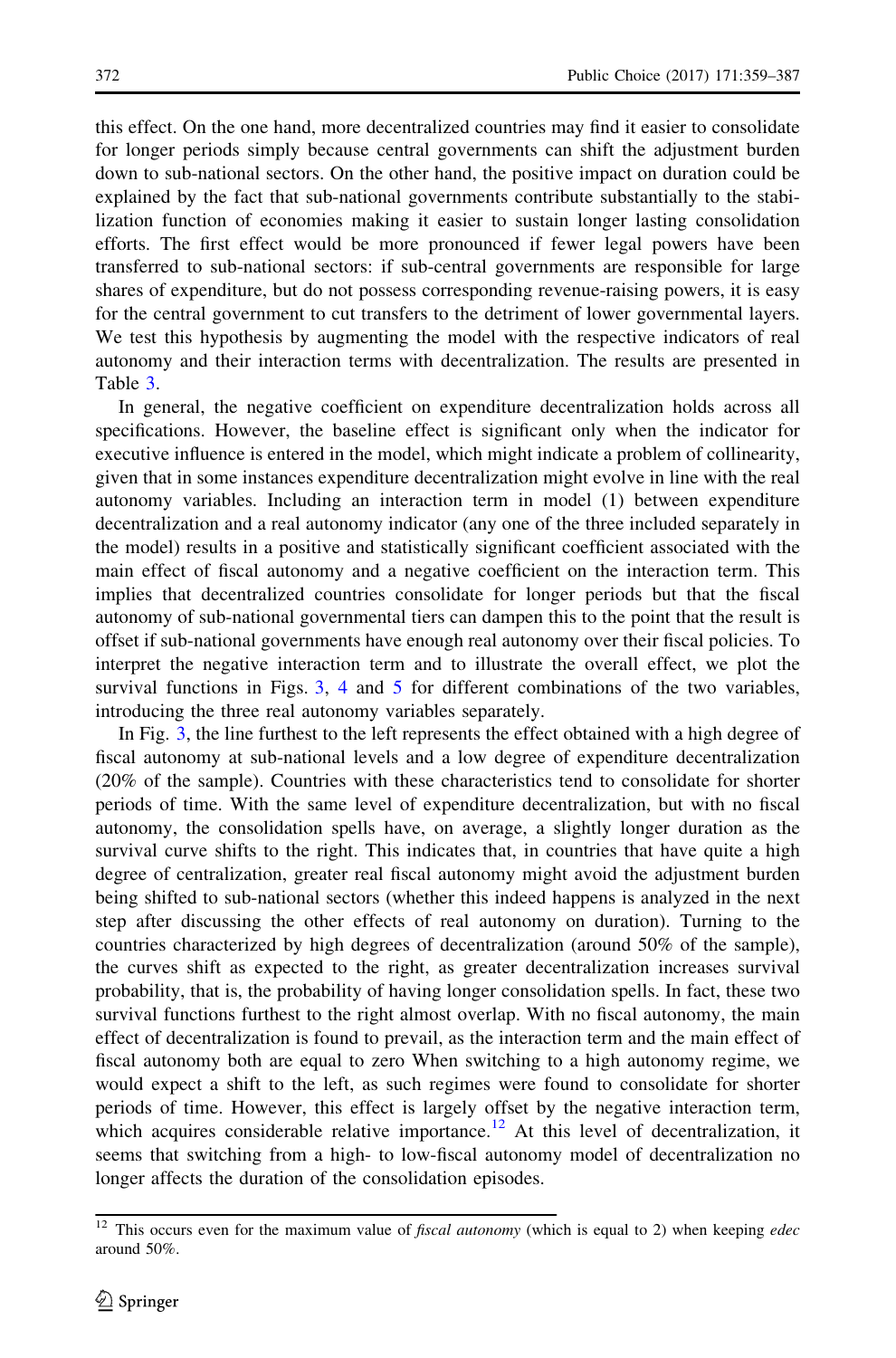<span id="page-14-0"></span>Table 3 Duration analysis with interaction effects

| Survival time                      | (1)                  | (2)                    | (3)                 |
|------------------------------------|----------------------|------------------------|---------------------|
| Decentralization                   |                      |                        |                     |
| edec                               | $-0.013$             | $-0.022**$             | $-0.023$            |
|                                    | (0.018)              | (0.011)                | (0.015)             |
| Autonomy                           |                      |                        |                     |
| fiscal autonomy                    | $0.508**$<br>(0.241) |                        |                     |
| executive influence                |                      | $2.571***$<br>(0.822)  |                     |
| shared ruling                      |                      |                        | $0.142*$<br>(0.078) |
| Interaction terms                  |                      |                        |                     |
| fiscal autonomy $\cdot$ edec       | $-0.011*$<br>(0.006) |                        |                     |
| $executive$ influence $\cdot$ edec |                      | $-0.056***$<br>(0.019) |                     |
| shared ruling $\cdot$ edec         |                      |                        | $-0.031$<br>(0.031) |
| Controls                           |                      |                        |                     |
| primary balance( $t - 1$ )         | $-0.077**$           | $-0.151***$            | $-0.078**$          |
|                                    | (0.036)              | (0.039)                | (0.038)             |
| $debt(t-1)$                        | 0.023                | 0.033                  | 0.015               |
|                                    | (0.032)              | (0.033)                | (0.033)             |
| debt                               | $-0.041$             | $-0.052$               | $-0.035$            |
|                                    | (0.031)              | (0.032)                | (0.032)             |
| $\Delta$ interest payments         | $0.553***$           | $0.497***$             | $0.447**$           |
|                                    | (0.173)              | (0.153)                | (0.180)             |
| real gdp growth                    | $-0.145**$           | $-0.145**$             | $-0.146**$          |
|                                    | (0.063)              | (0.064)                | (0.065)             |
| $\Delta$ interest rate             | $-0.016$             | $-0.042$               | $-0.012$            |
|                                    | (0.054)              | (0.049)                | (0.055)             |
| election year                      | 0.109                | 0.155                  | 0.088               |
|                                    | (0.169)              | (0.159)                | (0.172)             |
| right wing                         | $-0.110$             | $-0.111$               | $-0.379*$           |
|                                    | (0.209)              | (0.196)                | (0.196)             |
| government type                    | $-0.276$             | 0.035                  | $-0.297$            |
|                                    | (0.219)              | (0.213)                | (0.205)             |
| tax based consolidation            | $0.204**$            | $0.194**$              | $0.221**$           |
|                                    | (0.089)              | (0.091)                | (0.095)             |
| Hazard parameters                  |                      |                        |                     |
| Constant                           | $-0.652$             | $-0.520$               | 0.069               |
|                                    | (0.691)              | (0.425)                | (0.381)             |
| $ln(\rho)$                         | $0.718***$           | $0.751***$             | $0.711***$          |
|                                    | (0.051)              | (0.058)                | (0.051)             |
| Number of observations             | 162                  | 162                    | 162                 |

Survival time estimation assuming the Weibull survival distribution. Robust standard errors in parentheses. \*\*\*  $p < 0.01$ ; \*\*  $p < 0.05$ ;  $* p < 0.10$ . All models replicate Model (3) of Table [2](#page-12-0) but include the respective interaction terms. Model (1) with fiscal autonomy, Model (2) with executive influence, and Model (3) with fiscal rules

The results for real *executive influence*, illustrated in Fig. [4](#page-15-0), are in line with those obtained for fiscal autonomy. This finding suggests that decentralization does not operate solely through the interaction term, but it also shifts the survival function to the right by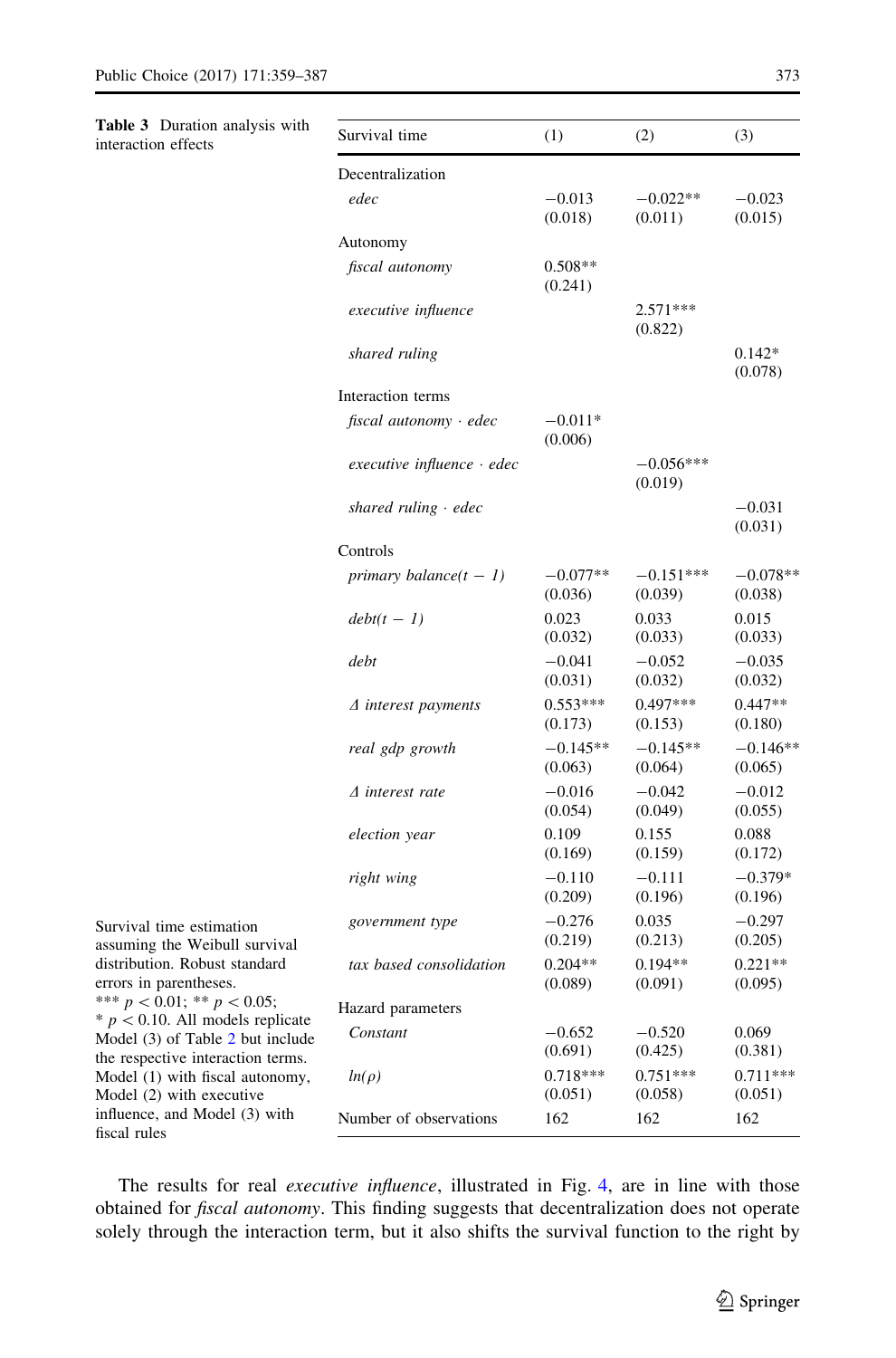<span id="page-15-0"></span>

Fig. 3 Survival function: impact of decentralization and fiscal autonomy



Fig. 4 Survival function: impact of decentralization and executive influence

itself. While the order of the lines is the same as in Fig. 3, the impact of decentralization now more than offsets the reduction in the survival probability owing to executive influence. Figure [5](#page-16-0) completes the analysis by showing the results for the indicator for the codetermination of national decision-making (shared ruling). Again, the results are similar to those obtained for the other two indicators, suggesting that the most important component in the institutional arrangements is the fiscal element and highlighting the importance of the proper design of the fiscal institutions shaping intergovernmental relations.

Thus, the results so far suggest that countries with high degrees of decentralization tend to consolidate for longer periods; however, this effect is mitigated by greater real autonomy in the hands of sub-central governments. In contrast, if countries are decentralized to a lesser degree (here 20%), central governments can shift the burden of longer consolidation periods to those lower tiers of government, unless, that is, they are shielded by some element of real autonomy. If sub-national governments possess a sufficiently high degree of real autonomy, the duration of consolidation periods tends not to be so long. However,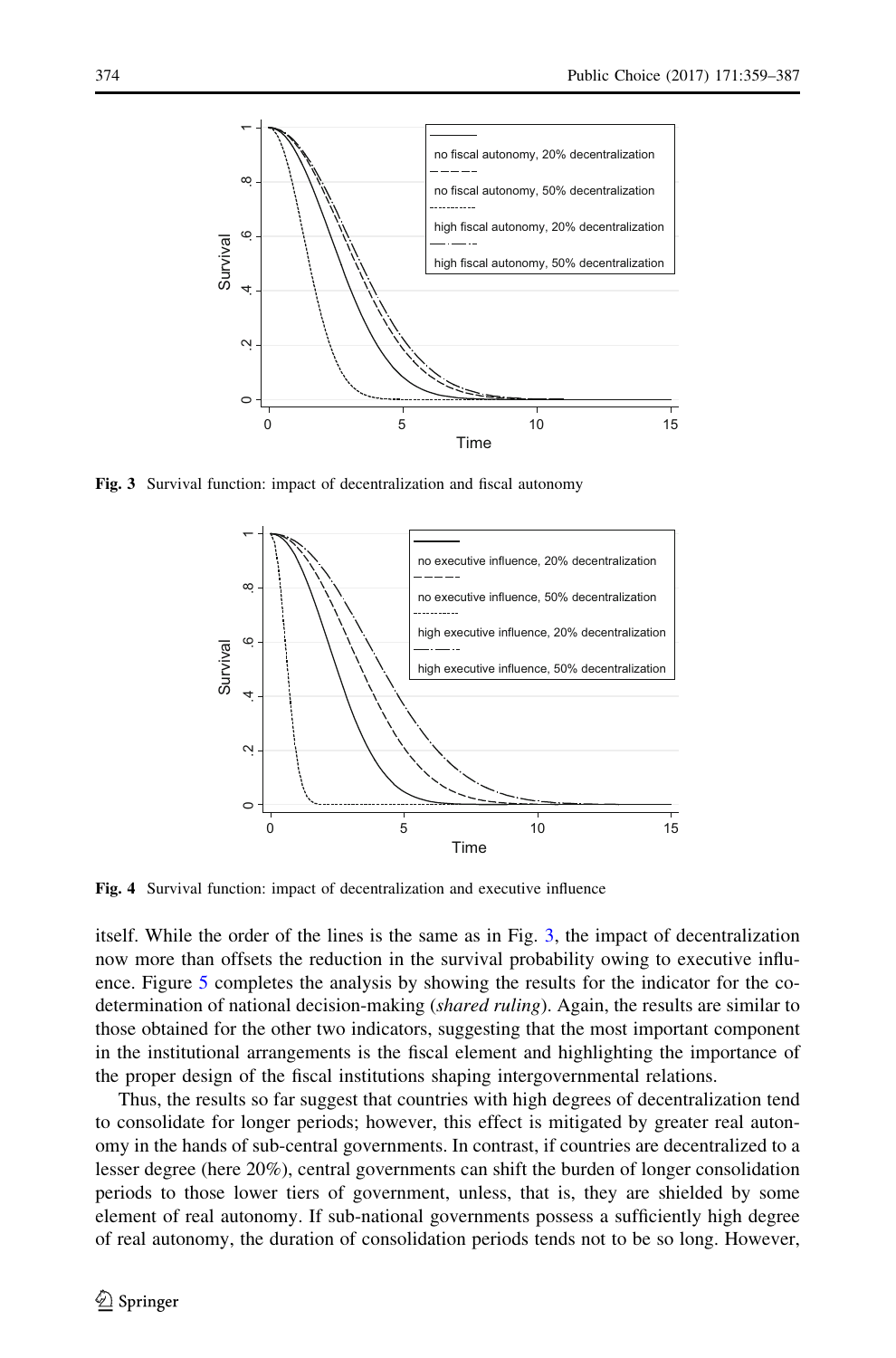<span id="page-16-0"></span>

Fig. 5 Survival function: impact of decentralization and shared ruling

with a high degree of decentralization with respect to expenditure, real sub-national autonomy essentially makes little difference.

#### 4.2 The effects on sub-national public finances

The second step in the analysis, the estimation of Eq. ([2](#page-10-0)), seeks to determine whether the fact that more decentralized economies consolidate for longer periods is driven by cuts in transfers to sub-national tiers of government. Table [4](#page-17-0) suggests that implementing consolidation measures and the duration of such measures (consolidation and consolidation time, respectively) both affect the change in intergovernmental transfers negatively. In other words, when statistically significant, the effect of consolidation periods on subnational public finances is negative. This suggests that fiscal consolidation in the past has reduced the intergovernmental transfers received by local governments. In addition, the negative baseline effect of consolidation is even larger in magnitude when controlling for real sub-central autonomy (mainly *fiscal autonomy* and *executive influence*, as observed in columns 2, 3 and 5).

An examination of the effect of real sub-central autonomy seems to show that only shared ruling significantly and positively affects the change in intergovernmental transfers (columns 4 and 8). This means that if a regional government or its representatives can exercise authority over the institutional set-up by co-determining national legislation and policy through intergovernmental conferences (e.g., by either directly participating in making national law or by sharing executive responsibilities with the national government for implementing policy either in the region or in the country as a whole),  $\frac{13}{3}$  central government transfers may increase. This finding suggests that the more regions are able to write the rules of the game, the more they are likely to obtain in terms of resources from a bargaining process with the central authority.

<sup>&</sup>lt;sup>13</sup> An example is provided by Italy's State-Regions Conference, at which the central government, the regions and the autonomous provinces of Trento and Bolzano promote intergovernmental cooperation. This conference is the arena for the political negotiations between the central government and the regional authorities. All aspects of supranational European policy of regional and provincial interest also are discussed in this framework.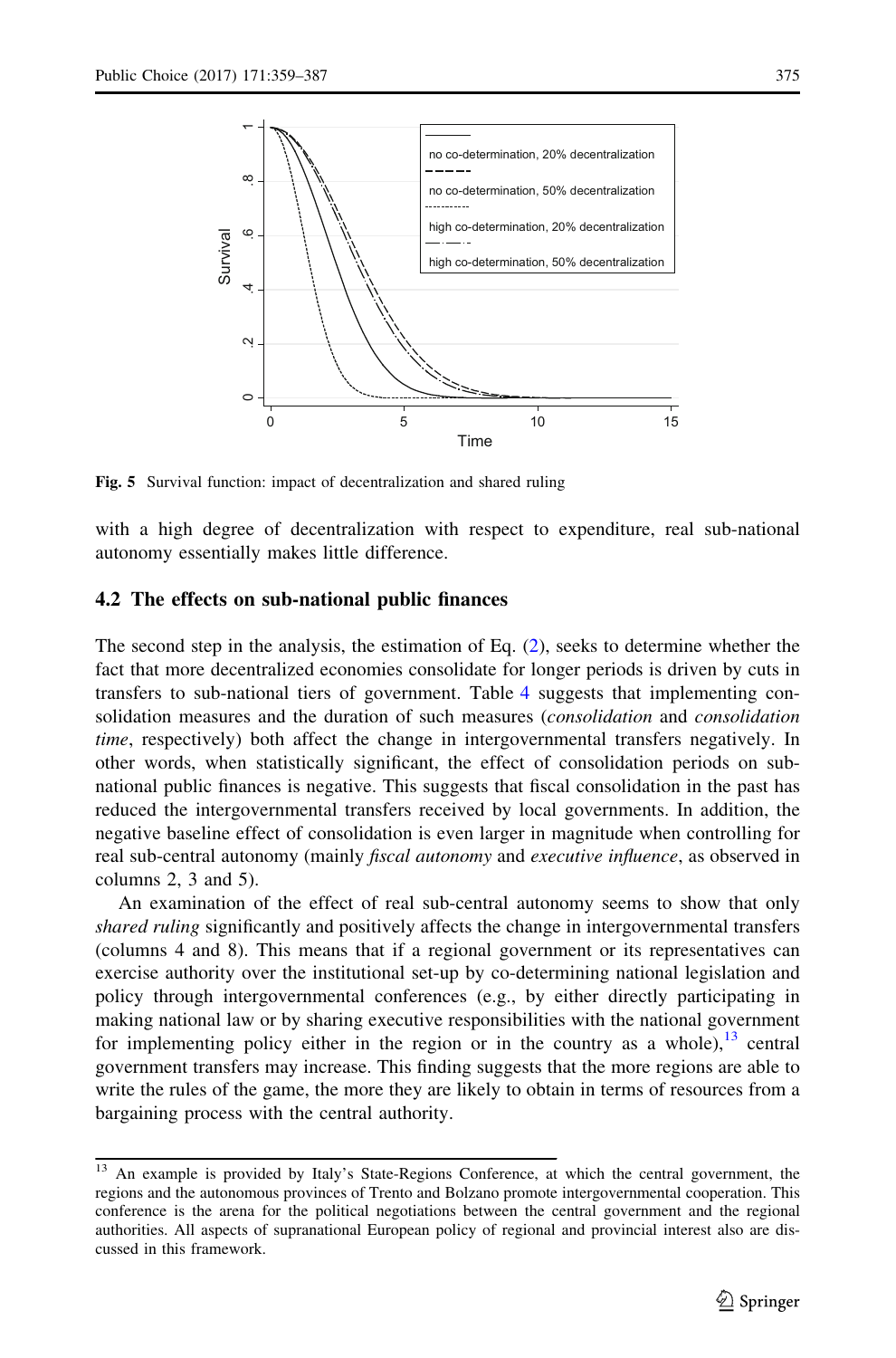<span id="page-17-0"></span>

| Table 4 The effects of consolidation on the change in intergovernmental transfers received by sub-central governments |                       |                       |                                               |                       |                       |                       |                         |                       |
|-----------------------------------------------------------------------------------------------------------------------|-----------------------|-----------------------|-----------------------------------------------|-----------------------|-----------------------|-----------------------|-------------------------|-----------------------|
|                                                                                                                       | $\ominus$             | $\widehat{\odot}$     | $\odot$                                       | $\bigoplus$           | $\odot$               | $\circledcirc$        | $\epsilon$              | $^\circledR$          |
| consolidation                                                                                                         | $-0.044**$<br>(0.015) | $-0.074**$<br>(0.025) | $-0.050**$<br>(0.021)                         | $-0.052$<br>(0.032)   |                       |                       |                         |                       |
| fiscal autonomy                                                                                                       |                       | $-0.011$<br>(0.012)   |                                               |                       |                       | $-0.008$<br>(0.010)   |                         |                       |
| $\emph{conditional}$ x fiscal autonomy                                                                                |                       | $0.014$<br>$(0.010)$  |                                               |                       |                       |                       |                         |                       |
| executive influence                                                                                                   |                       |                       | $\begin{array}{c} 0.023 \\ 0.053 \end{array}$ |                       |                       |                       | $\frac{0.018}{(0.053)}$ |                       |
| consolidation x executive influence                                                                                   |                       |                       | $0.007$<br>(0.021)                            |                       |                       |                       |                         |                       |
| shared ruling                                                                                                         |                       |                       |                                               | $0.032***$<br>(0.010) |                       |                       |                         | $0.028***$<br>(0.006) |
| $\emph{conditional}$ $\times$ shared ruling                                                                           |                       |                       |                                               |                       |                       |                       |                         |                       |
| consolidation time                                                                                                    |                       |                       |                                               |                       | $-0.008**$<br>(0.003) | $-0.018*$<br>(0.009)  | $-0.010$<br>(0.007)     | $-0.017$<br>(0.010)   |
| consolidation time x fiscal autonomy                                                                                  |                       |                       |                                               |                       |                       | $0.003$<br>$(0.002)$  |                         |                       |
| consolidation time x executive influence                                                                              |                       |                       |                                               |                       |                       |                       | (0.007)<br>0.003        |                       |
| $\emph{conditional time} \times \emph{shared ruling}$                                                                 |                       |                       |                                               |                       |                       |                       |                         | $0.002$<br>$(0.002)$  |
| Constant                                                                                                              | $0.121***$<br>(0.020) | $0.138***$<br>(0.029) | $0.109***$<br>(0.033)                         | $0.016$<br>$(0.042)$  | $0.108***$<br>(0.019) | $0.127***$<br>(0.028) | $0.099***$<br>(0.031)   | $0.016$<br>$(0.029)$  |
| Observations                                                                                                          | 285                   | 285                   | 285                                           | 285                   | 285                   | 285                   | 285                     | 285                   |
| R-squared                                                                                                             | 0.150                 | 0.156                 | 0.152                                         | $0.171$               | 0.146                 | 0.154                 | 0.147                   | 0.169                 |
| Number of id                                                                                                          | $\overline{15}$       | $\overline{15}$       | $\overline{15}$                               | $\overline{15}$       | $\overline{15}$       | $15 \,$               | $15 \,$                 | $\overline{15}$       |
| 0.10<br>Robust standard errors in parentheses<br>*** $p < 0.01$ ; ** $p < 0.05$ ; * $p <$                             |                       |                       |                                               |                       |                       |                       |                         |                       |

 $\underline{\textcircled{\tiny 2}}$  Springer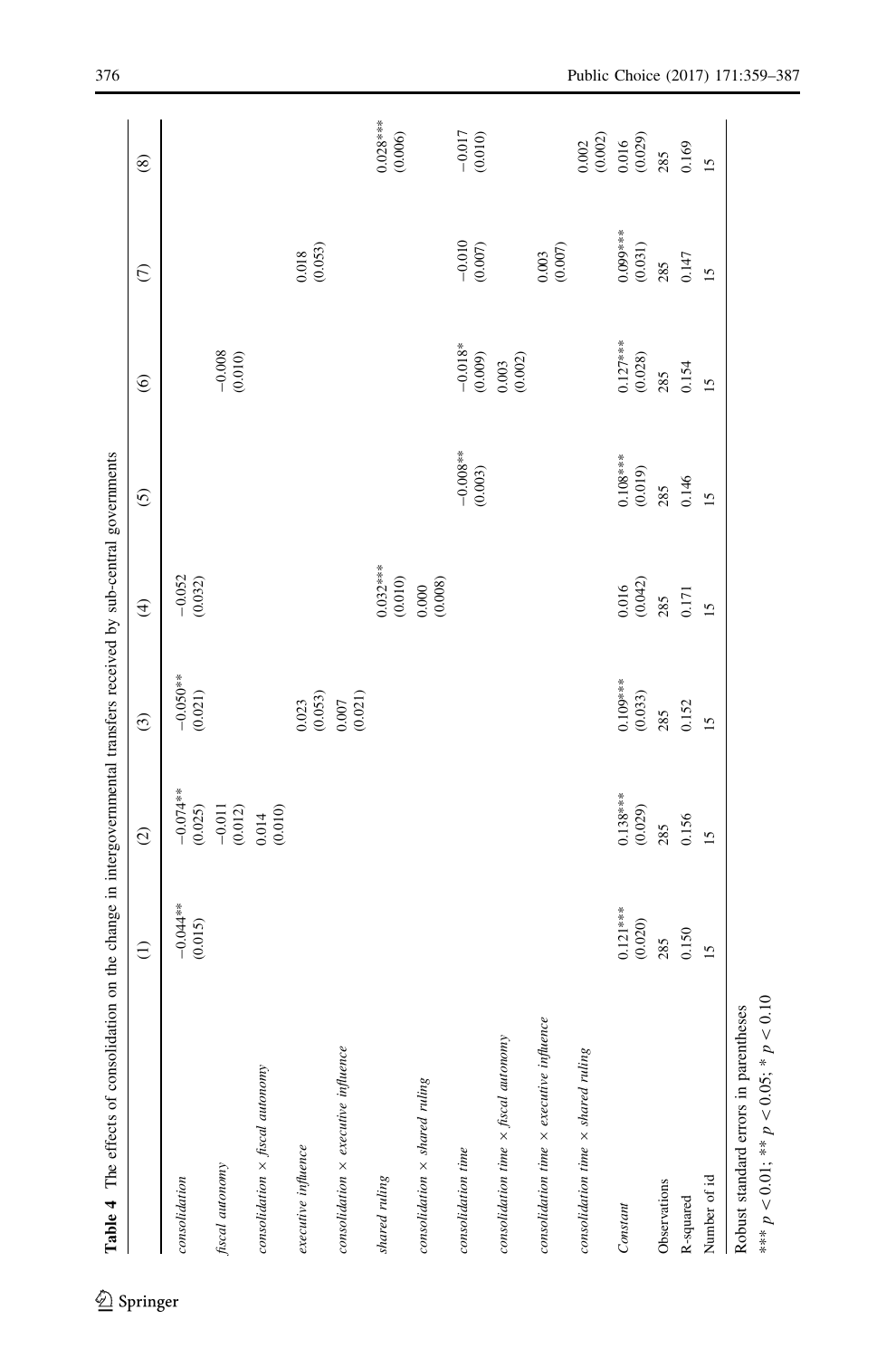In order to analyze the joint effect of consolidation and real local autonomy on the change in transfers, it therefore seems worth considering the interaction between the two. In this respect, Fig. [6](#page-19-0) plots the marginal effect of a consolidation period on the logdifference of transfers for all the possible values of the fiscal autonomy variable.

The slope of the interaction terms proves not to be significant in the regression. Nevertheless, the figure provides a number of interesting insights. First, during consolidation periods, transfers to lower levels of government are substantially reduced as the impact of consolidation is negative and different from zero. This suggests that consolidation—at least partially—has been achieved in the past by reducing transfers to sub-national levels, confirming the stylized facts presented in Vammalle and Hulbert ([2013\)](#page-27-0). However, the effect is different from zero only as long as real autonomy, measured here in terms of fiscal autonomy, is not sufficiently large. Sub-national sectors with a high degree of fiscal autonomy can use this additional power to prevent central government cuts in their transfer revenue.

Similar evidence is offered when repeating the exercise with the other two indicators of real sub-central autonomy, that is, *executive influence* and *shared ruling* (Figs. [7](#page-20-0), [8](#page-20-0)).

While the slope becomes flatter, the estimated averages remain negative, indicating transfer cuts during consolidation periods. Here again, sub-national sectors that enjoy substantial influence in policy making do not experience any significant reductions in transfers during consolidation periods, given that for higher values of this indicator, consolidation periods are not characterized by any significant cuts in transfers to lower levels of government.

#### 4.3 The success of consolidation

The last step in our analysis examines the success of the consolidation episodes in terms of the reduction achieved in the public debt/GDP ratio and the improvement attained in the budget balance/GDP ratio. This step builds on previous studies that have adopted similar empirical strategies for identifying successful fiscal consolidations (e.g., Alesina and Perotti  $1995$  $1995$ ; Heylen and Everaert  $2000$ ; Alesina and Ardagna  $2010$ ).<sup>14</sup> Table 5 shows the average changes in the budget balance/GDP and public debt/GDP ratios during the consolidation episodes in our sample. Statistics are presented for the full sample as well as for the two sub-samples of countries grouped by their degree of decentralization, i.e., considering expenditure decentralization below and above its average.

On average, the primary balance/GDP ratio improves during periods of consolidation, with annual values between  $+0.44$  and  $+2.01\%$  points of GDP. Long consolidation episodes achieve substantial cumulative increases in this ratio, with a maximum of  $+16.11$ , which is the average total change for the 2 eight-year periods in the sample. In most cases, the average yearly improvement in the primary balance/GDP ratio is greater for less decentralized countries (i.e., with values of expenditure decentralization below the *edec* mean), particularly for very short consolidation episodes. For example, in the nine one-year consolidations in countries with low degrees of decentralization, the primary balance/GDP ratio improved by an average of 1.54% points, while in more decentralized countries it increased by just 0.55% points of GDP. A further finding, which is unsurprising given the

 $\frac{14}{14}$  It should be noted that since the consolidation episodes in our dataset are identified through a narrative approach, such episodes do not necessarily entail specific changes in variables, such the ratio of public deficit over GDP or of CAPB/GDP. However, it is customary to label as successful those consolidation efforts thanks to which such ratios are increased.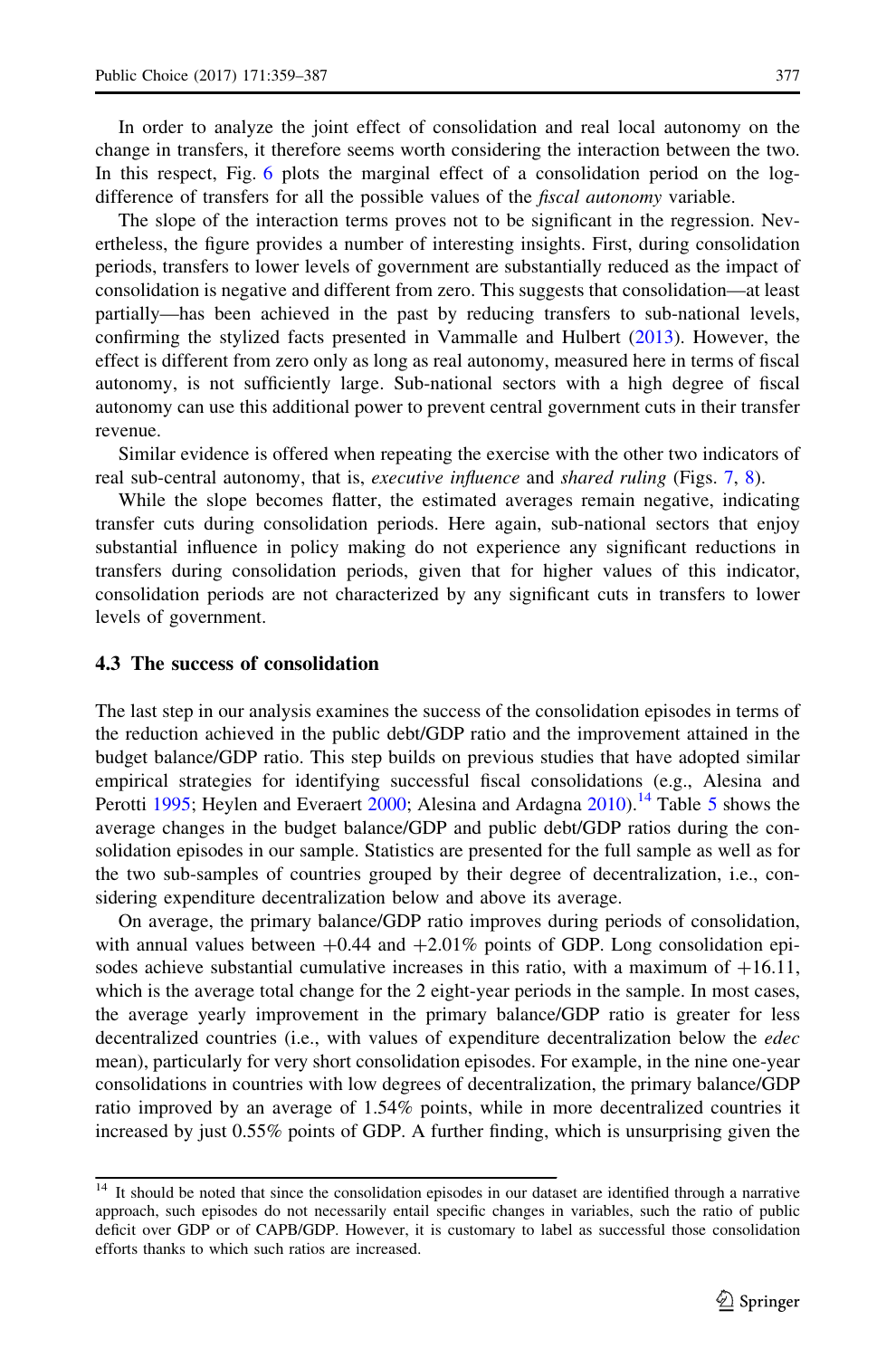

Fig. 6 Consolidation burden on transfers: impact of fiscal autonomy

results of our analysis above, is that the majority of the short-lived episodes of consolidation are concentrated in the sub-sample of countries with low levels of expenditure decentralization.

<span id="page-19-0"></span>Table [5](#page-21-0) also reports the impact on the public debt/GDP ratio, where the total change is calculated as the value of debt/GDP at the end of the consolidation period minus its value in the year immediately preceding the start of the consolidation episode. On average, the debt/GDP ratio increases when governments reduce the primary deficit, something that can only be explained in terms of the adverse effects on GDP of the consolidation efforts and high interest payments in these periods. In fact, Perotti [\(2012](#page-27-0)) convincingly argues that the four cases normally presented as proof that austerity measures can be expansionary should be considered exceptions rather than the rule. In our sample, the debt/GDP ratio increases on average during consolidation episodes, in many cases quite notably (for instance, the average increase for the three five-year episodes is equal to  $+21.32$ ). Interestingly, when episodes of the same length appear in both sub-samples, the highest average increases in the debt-to-GDP are concentrated in the sub-sample of the less decentralized countries (the one exception being the debt increase during the two-year long consolidation episodes). ( $\frac{5}{2}$   $\frac{2}{3}$   $\frac{2}{3}$   $\frac{2}{3}$   $\frac{2}{3}$   $\frac{2}{3}$   $\frac{2}{3}$   $\frac{2}{3}$   $\frac{2}{3}$   $\frac{2}{3}$   $\frac{2}{3}$   $\frac{2}{3}$   $\frac{2}{3}$   $\frac{2}{3}$   $\frac{2}{3}$   $\frac{2}{3}$   $\frac{2}{3}$   $\frac{2}{3}$   $\frac{2}{3}$   $\frac{2}{3}$   $\frac{2}{3}$   $\frac{2}{3}$ 

Thus, our evidence shows not only that consolidation episodes are of longer duration when expenditure decentralization is higher, but it also seems to indicate that improvements in the primary balance/GDP ratio are, on average, less pronounced. Our results are in line with those reported by Darby et al. ([2005\)](#page-26-0), who use a smaller unbalanced panel of 15 OECD countries for the 1970–1999 period, $15$  and find that high levels of expenditure decentralization may result in a fiscal environment that is not conducive to successful consolidation attempts.

While the previous exercise was carried out for the general government, the following (and final) analysis of the success of consolidation seeks to disentangle the consequences of consolidation for central and local public finances, respectively. We estimate simple econometric models with the change in the central and local government debt/GDP ratios

<sup>15</sup> Darby et al.'s fiscal consolidation measures are defined as discretionary attempts to improve general government fiscal balances.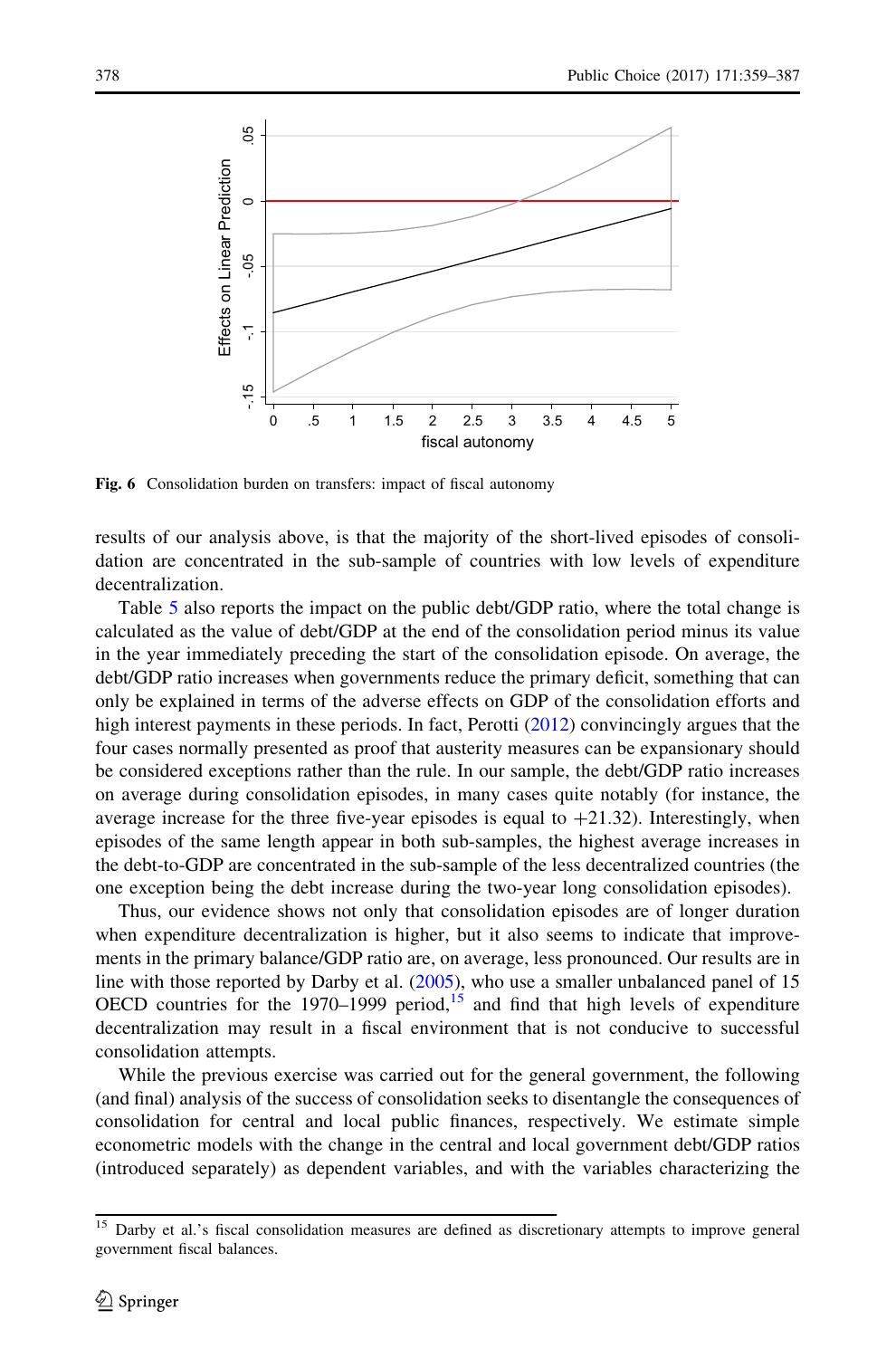

Fig. 7 Consolidation burden on transfers: impact of executive influence

<span id="page-20-0"></span>

Fig. 8 Consolidation burden on transfers: impact of shared ruling

consolidation episodes on the right-hand side. The results are reported in Table [6](#page-22-0) and they show a positive correlation between both consolidation events (i.e. *consolidation*) and their duration (i.e. *consolidation time*) with increases in the central governments' debt/GDP ratios, although the estimated coefficients are not statistically significant (see columns 1 and 6). In the case of the change in sub-national debt, the correlation with consolidation is positive while that with duration is negative, but once again the coefficients are not statistically significantly different from zero (see columns 2 and 7).

However, some statistically significant evidence of consolidation emerges when controlling for the level of real sub-national autonomy (see columns 4 and 5). Indeed, the coefficient on fiscal consolidation is positive and becomes significant, suggesting that the change in sub-national debt-to-GDP ratio increases when consolidation packages are implemented at the country level. This ''shift'' effect from central to local government public finances during consolidation seems in fact to be mitigated by the real authority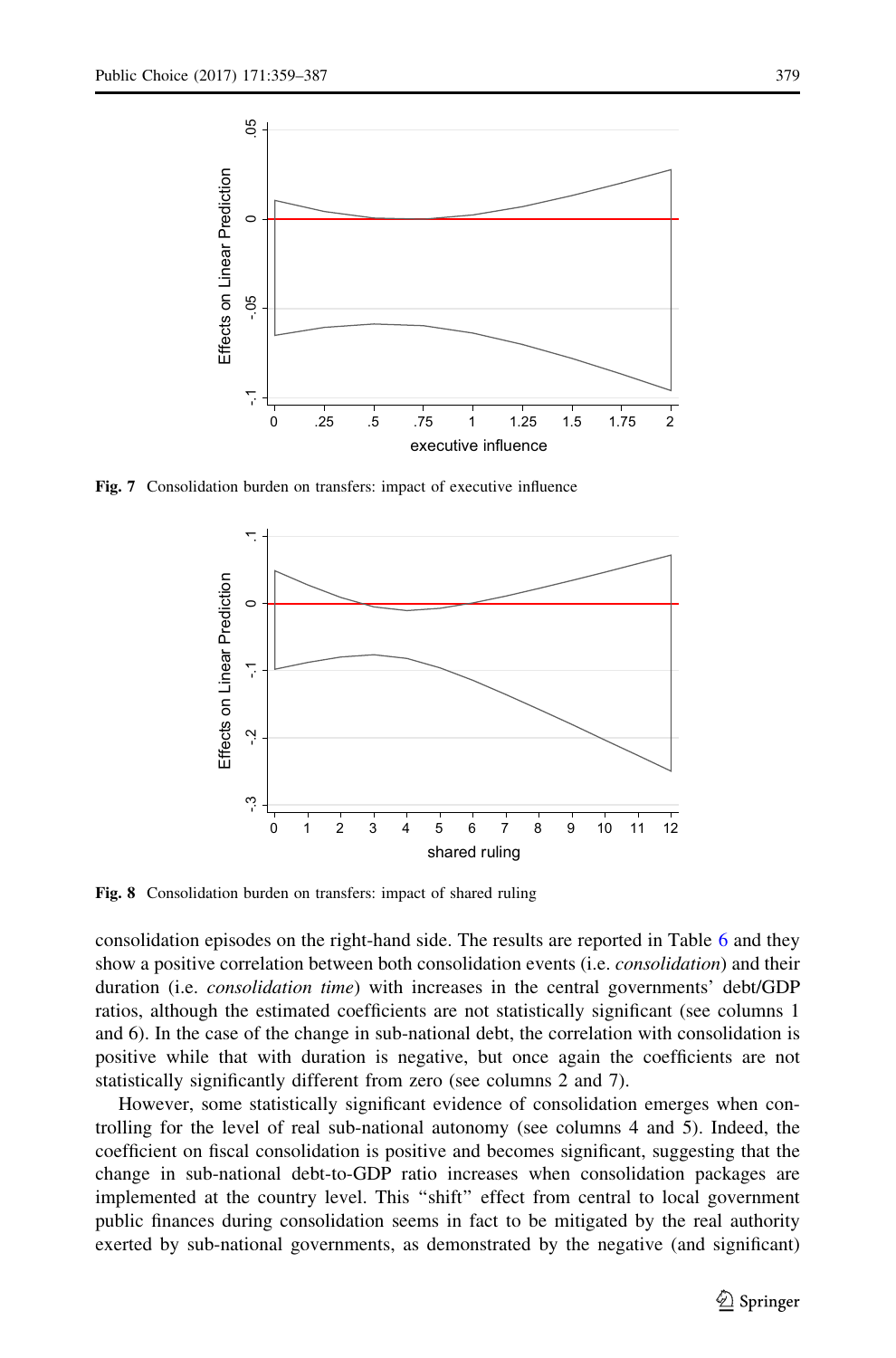| Episodes' length (no. of episodes          |        | Change in primary balance/GDP | Change in debt/GDP |       |
|--------------------------------------------|--------|-------------------------------|--------------------|-------|
| in parenthesis)                            | Yearly | Total                         | Yearly             | Total |
| Full sample                                |        |                               |                    |       |
| 1(13)                                      | 1.24   | 1.24                          | 2.81               | 2.81  |
| 2(15)                                      | 0.72   | 1.44                          | 1.38               | 2.77  |
| 3(5)                                       | 0.91   | 2.72                          | 2.17               | 6.52  |
| 4(6)                                       | 0.99   | 3.98                          | 2.15               | 8.61  |
| 5(3)                                       | 0.52   | 2.61                          | 4.26               | 21.32 |
| 6(5)                                       | 1.12   | 6.75                          | 2.12               | 12.70 |
| 7(1)                                       | 1.44   | 10.05                         | 3.57               | 24.97 |
| 8(2)                                       | 2.01   | 16.11                         | 3.16               | 25.31 |
| 9(1)                                       | 0.44   | 3.92                          | 0.26               | 2.36  |
| 14(1)                                      | 0.57   | 7.93                          | 2.71               | 37.92 |
| Expenditure decentralization below average |        |                               |                    |       |
| 1(9)                                       | 1.54   | 1.54                          | 3.62               | 3.62  |
| 2(10)                                      | 0.83   | 1.66                          | 0.58               | 1.15  |
| 3(4)                                       | 0.95   | 2.84                          | 2.28               | 6.84  |
| 4(3)                                       | 1.08   | 4.31                          | 2.30               | 9.19  |
| 6(2)                                       | 0.77   | 4.63                          | 2.64               | 15.84 |
| 7(1)                                       | 1.44   | 10.05                         | 3.57               | 24.97 |
| 8(2)                                       | 2.01   | 16.11                         | 3.16               | 25.31 |
| Expenditure decentralization above average |        |                               |                    |       |
| 1(4)                                       | 0.55   | 0.55                          | 0.98               | 0.98  |
| 2(5)                                       | 0.50   | 1.01                          | 3.01               | 6.01  |
| 3(1)                                       | 0.74   | 2.23                          | 1.74               | 5.23  |
| 4(3)                                       | 0.91   | 3.65                          | 2.01               | 8.02  |
| 5(3)                                       | 0.52   | 2.61                          | 4.26               | 21.32 |
| 6(3)                                       | 1.36   | 8.16                          | 1.77               | 10.61 |
| 9(1)                                       | 0.44   | 3.92                          | 0.26               | 2.36  |
| 14(1)                                      | 0.57   | 7.93                          | 2.71               | 37.92 |
|                                            |        |                               |                    |       |

<span id="page-21-0"></span>Table 5 Average changes in deficit/GDP and debt/GDP during consolidation episodes

Source Devries et al. ([2011\)](#page-26-0) and authors' calculations. The countries with below average expenditure decentralization are: Austria, Belgium, France, Ireland, Italy, the Netherlands, Portugal, Spain, and the United Kingdom. The countries with above average expenditure decentralization are: Australia, Canada, Denmark, Finland, Germany, Japan, Sweden, and the United States

coefficients on the interaction terms. Hence, in countries with enough real sub-national autonomy, the increase in the variation of the debt/GDP ratio is smaller during a consolidation episode. This confirms the hypothesis that sub-national governments with sufficient political power and influence in politics at the center are shielded against this type of intervention, and is in line with the results reported by Foremny and von Hagen [\(2013](#page-27-0)), who find a similar effect for federal versus unitary countries.

Similar results hold in the case of consolidation time as shown in column 9, where the interaction between *consolidation time* and *executive influence* is negative and statistically significant, while the coefficient on *consolidation time* alone is positive. Ultimately, consolidation efforts at the national level can worsen local public sectors' fiscal stances—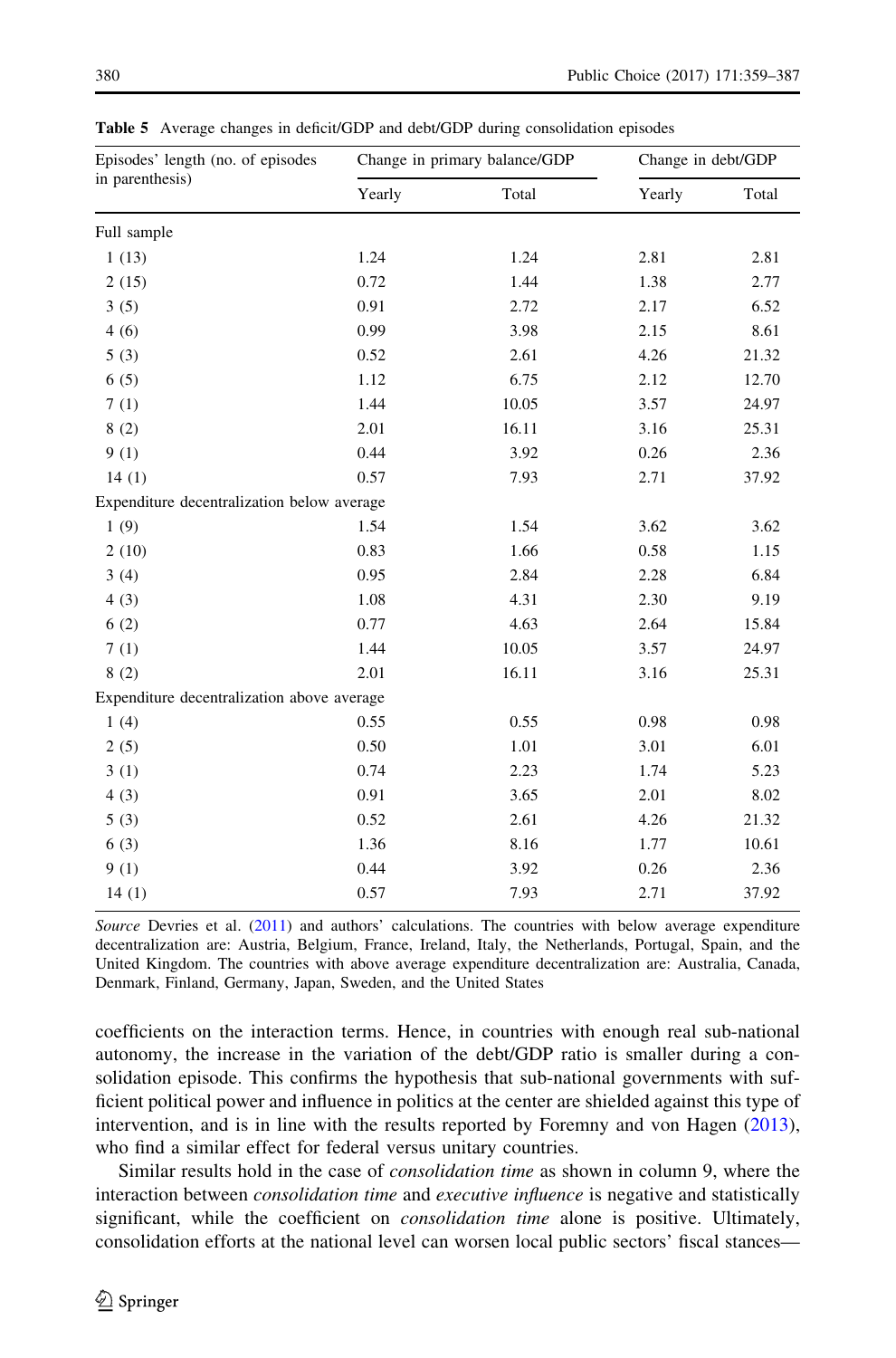<span id="page-22-0"></span>

| Table 6 The effects of consolidation on the change of central and sub-central debt/GDP ratio |                                               |                      |                      |                      |                       |                                                |                      |                      |                          |                       |
|----------------------------------------------------------------------------------------------|-----------------------------------------------|----------------------|----------------------|----------------------|-----------------------|------------------------------------------------|----------------------|----------------------|--------------------------|-----------------------|
|                                                                                              | central debt                                  | sub-central debt     |                      |                      |                       | central debt                                   | sub-central debt     |                      |                          |                       |
|                                                                                              | $\ominus$                                     | $\odot$              | $\widehat{c}$        | $\bigoplus$          | $\overline{6}$        | $\circledcirc$                                 | $\widehat{C}$        | $\circledast$        | $\widehat{\mathfrak{G}}$ | $\widehat{E}$         |
| consolidation                                                                                | $\begin{array}{c} 0.008 \\ 0.011 \end{array}$ | $0.007$<br>$(0.014)$ | $0.004$<br>$(0.021)$ | $0.025*$<br>(0.012)  | $0.034***$<br>(0.015) |                                                |                      |                      |                          |                       |
| consolidation time                                                                           |                                               |                      |                      |                      |                       | $0.000$<br>$(0.002)$                           | $-0.001$<br>(0.002)  | $-0.002$<br>(0.005)  | $0.006*$<br>(0.003)      | $0.005$<br>$(0.004)$  |
| fiscal autonomy                                                                              |                                               |                      | $0.010$<br>$(0.024)$ |                      |                       |                                                |                      | $0.008$<br>$(0.024)$ |                          |                       |
| consolidation × fiscal autonomy                                                              |                                               |                      | $0.001$<br>$(0.008)$ |                      |                       |                                                |                      |                      |                          |                       |
| executive influence                                                                          |                                               |                      |                      | $0.339$<br>$(0.241)$ |                       |                                                |                      |                      | $0.307$<br>$(0.242)$     |                       |
| consolidation x executive influence                                                          |                                               |                      |                      | $-0.028*$<br>(0.014) |                       |                                                |                      |                      |                          |                       |
| shared ruling                                                                                |                                               |                      |                      |                      | $-0.074*$<br>(0.042)  |                                                |                      |                      |                          | $-0.072$<br>(0.042)   |
| $consideron \times shared$ ruling                                                            |                                               |                      |                      |                      | $-0.007*$             |                                                |                      |                      |                          |                       |
| consolidation time x fiscal autonomy                                                         |                                               |                      |                      |                      |                       |                                                |                      | $^{0.000}_{(0.001)}$ |                          |                       |
| $\alpha$ consolidation time $\times$ executive influence                                     |                                               |                      |                      |                      |                       |                                                |                      |                      | $-0.008***$<br>(0.003)   |                       |
| $consideration$ time $\times$ shared ruling                                                  |                                               |                      |                      |                      |                       |                                                |                      |                      |                          | $-0.001$<br>(0.001)   |
| Constant                                                                                     | $0.064$<br>$(0.072)$                          | $-0.015$<br>(0.011)  | $-0.041$<br>(0.060)  | $-0.223$<br>(0.147)  | $0.230$<br>$(0.149)$  | $\begin{array}{c} 0.067 \\ 0.072) \end{array}$ | $-0.013*$<br>(0.006) | $-0.032$<br>(0.059)  | $-0.207$<br>(0.151)      | $\frac{0.220}{0.142}$ |
| Observations                                                                                 | 257                                           | 257                  | 257                  | 257                  | 257                   | 257                                            | 257                  | 257                  | 257                      | 257                   |
| R-squared                                                                                    | 0.595                                         | 0.171                | 0.172                | 0.189                | 0.203                 | 0.594                                          | 0.170                | 0.171                | 0.189                    | 0.194                 |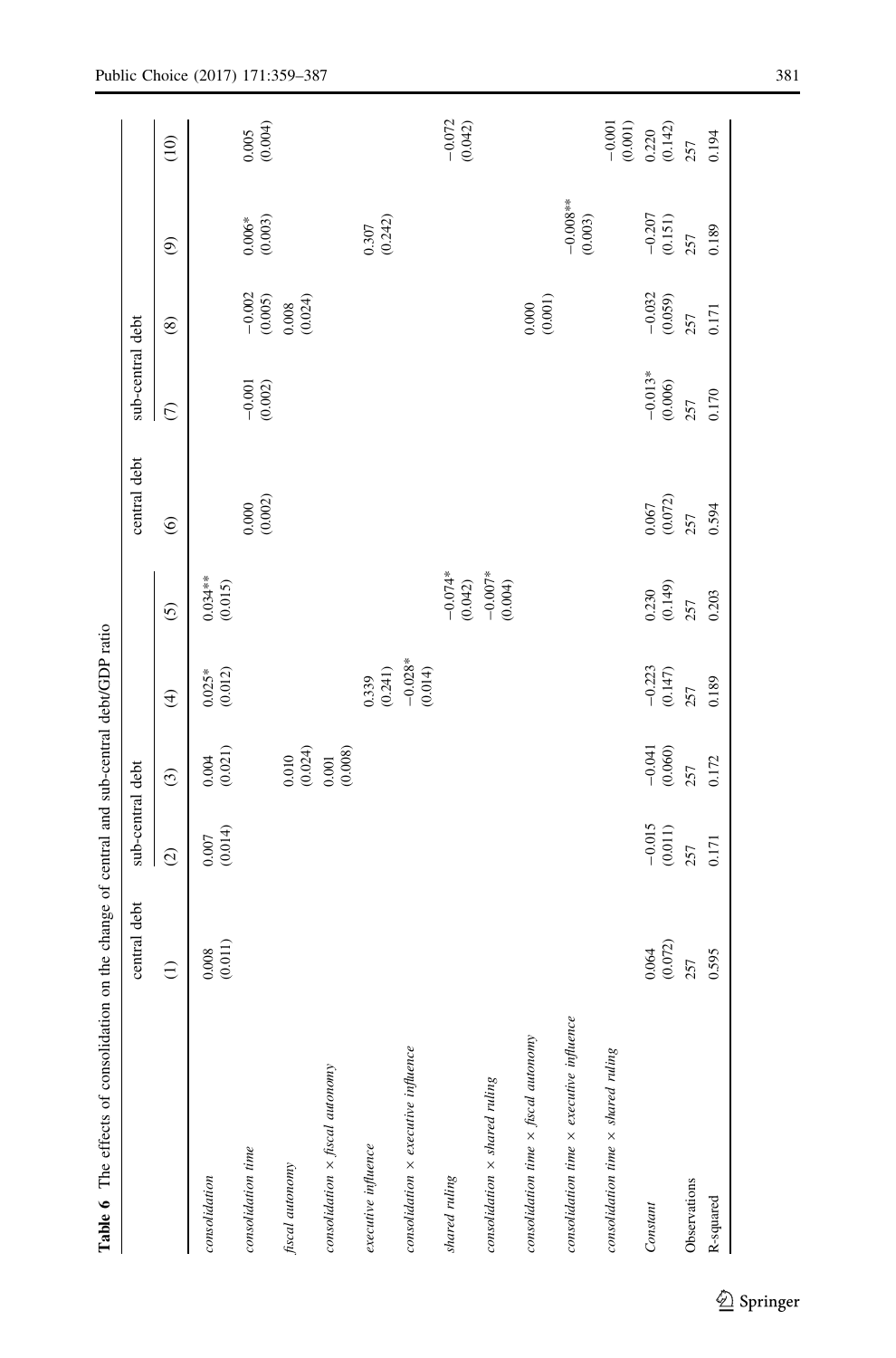|  |   | ا<br>Í<br>₹ |
|--|---|-------------|
|  | ۰ |             |
|  |   | ì           |
|  |   | ĭ           |

 $\underline{\textcircled{\tiny 2}}$  Springer

| <b>Thomas A. Armings</b>                   |                                  |   |  |               |                                  |  |   |                 |
|--------------------------------------------|----------------------------------|---|--|---------------|----------------------------------|--|---|-----------------|
|                                            | central debt<br>sub-central debt |   |  |               | central debt<br>sub-central debt |  |   |                 |
|                                            | י                                | J |  | $\widehat{c}$ | ٥                                |  |   | $\widehat{\Xi}$ |
| Number of id                               |                                  |   |  |               |                                  |  | Ċ |                 |
| Robust standard errors in parentheses      |                                  |   |  |               |                                  |  |   |                 |
| *** $p < 0.01$ ; ** $p < 0.05$ ; * $p < 0$ |                                  |   |  |               |                                  |  |   |                 |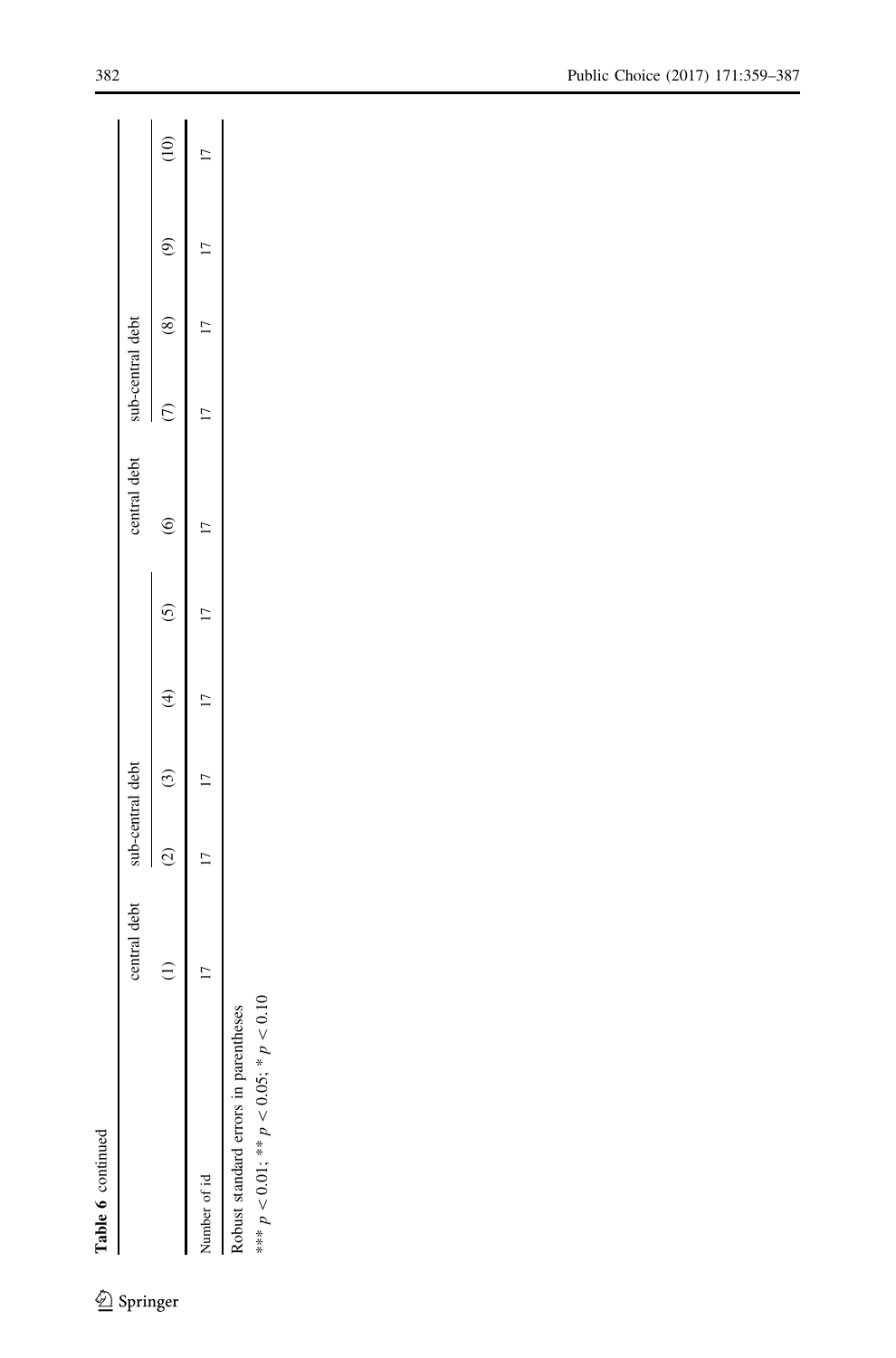<span id="page-24-0"></span>i.e., increasing their change in debt-to-GDP ratios—if the latter do not have sufficient authority, responsibility and participation with respect to the central government and its fiscal decisions.

# 5 Conclusion

The need to adjust public finances and address government fiscal imbalances has generated a heated debate as to which fiscal tools (e.g., spending review measures, changes in tax systems) should be used and how they should be employed to restore sustainable fiscal positions. Research conducted to date has concerned itself primarily with analyzing the welfare and economic effects of the austerity measures implemented and with identifying the determinants of successful fiscal adjustment plans.

An important issue that has gone largely unexplored in these studies is the duration of these fiscal consolidation processes; yet, identifying the elements that might affect it constitutes an interesting research question. The IMF has suggested that fiscal institutions may be appropriate tools to sustain fiscal adjustment measures over time (Blanchard and Cottarelli [2010\)](#page-26-0). Among such institutions, the organization of intergovernmental fiscal relations between the tiers of political authorities appears to be a natural candidate for influencing the length of a consolidation process. On the one hand, coordination failures and deficit bias problems may arise in the presence of multiple government tiers and agencies; however, on the other hand, more efficient and effective fiscal adjustments may result from the combined actions of several political actors in more decentralized systems operating under a cooperative institutional framework. Thus, we hypothesize here that the multi-layered fiscal structure, which characterizes most OECD countries, needs to be taken into account when assessing the durations of fiscal consolidations.

Our paper has analyzed the impact of fiscal decentralization on the durations of budgetary consolidation episodes in 17 OECD countries between 1978 and 2009. We find that: (1) consolidation episodes are longer in more decentralized countries, but only if subnational governments have little real autonomy over their budgets; and (2) transfers from central government are cut during consolidation periods, and this effect is more pronounced if sub-national authorities have little legal power to influence central government decisions. Thus, the local governments that are at greatest risk from fiscal retrenchment episodes seem to be those that have a considerable number of spending tasks and responsibilities, but which are not accompanied by sufficient legal power.

Although we have not undertaken a formal welfare analysis, it seems that it may well be desirable for countries to implement decentralization reforms to mitigate the negative effects of fiscal consolidation. Gradual consolidation packages may allow the private sector to adjust more smoothly to government spending cuts without suffering any negative disruptions (see Cogan et al. [2013](#page-26-0)). Moreover, "a steady pace of adjustment" is, in general, less harmful for the recovery than a frontloading approach (Blanchard and Cottarelli [2010](#page-26-0)) and a sustained improvement in government fiscal balances is likely to crowd-in private domestic investment and net foreign assets in the long run (Anderson et al. [2014\)](#page-26-0). In short, institutional settings that favor consolidation processes of longer duration are to be preferred. From this perspective, our results contribute to identifying a ''new'' advantage of fiscal decentralization. Hence, structural reforms in this direction coupled with fiscal consolidation episodes might offset the negative near-term implications of an austerity policy linked to fiscal adjustments.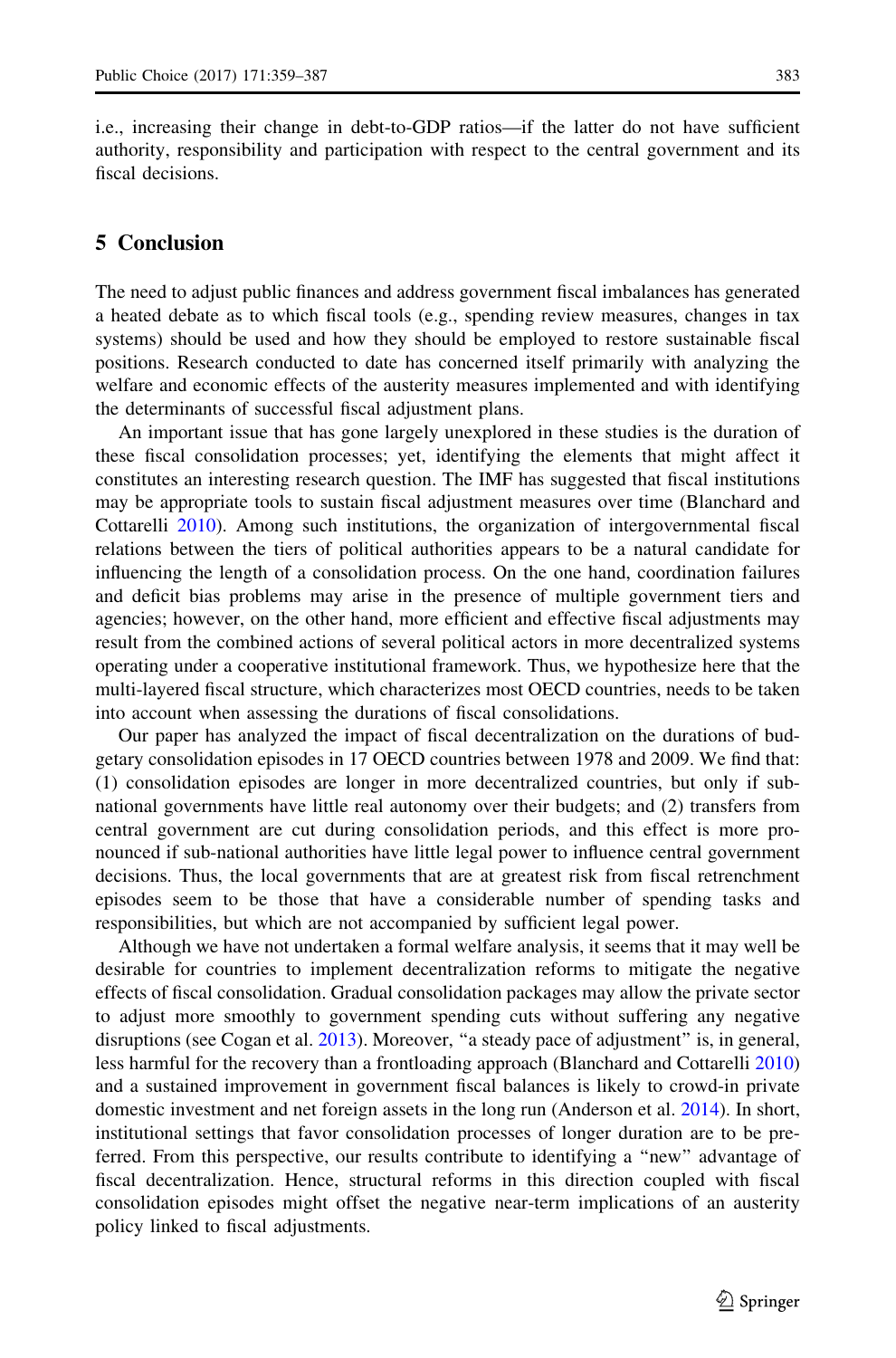The second piece of evidence revealed by our study concerns the implications our results have for the political economy. The fact that central governments reduce their transfers to lower tiers during fiscal adjustment processes may reveal a (possibly shortsighted) strategy of central governments to shift the adjustment burden onto lower government levels<sup>16</sup> in order to appear virtuous in the eyes of both international markets and supranational institutions. This behavior runs contrary to the recommendations of the IMF ([2013\)](#page-27-0), which suggests that the best way to achieve credibility is to adopt medium-term fiscal plans with a visible anchor (e.g., either an average pace of adjustment or a fiscal target to be achieved within a certain period) combined with structural and institutional reforms, possibly involving different tiers of government.

Moreover, the central governments' behavior of cutting their transfers to sub-national units during consolidation episodes may extend these episodes and lead to the loss of political consensus at the regional level, which, in turn, is likely to be reflected in the results obtained at national representative elections. To ensure the success of adjustment strategies, the IMF ([2013\)](#page-27-0), in fact, recommends a different approach based on the coordination of financial decision-making across different government tiers. The difficulties in implementing this coordination strategy may, however, be one of the reasons why more decentralized countries manage to achieve, on average, smaller improvements in the budget balance/GDP ratio than those recorded by their less decentralized counterparts (as we document in the last section of our analysis).

Furthermore, the distributional effects of such policies across government levels have to be given due consideration. All in all, given that budget consolidation measures normally are unpopular, the duration of a consolidation episode also is relevant in light of the political support governments require in order to implement such measures. In this regard, our findings suggest that the sub-national debt-to-GDP ratio increases when consolidation packages are implemented at the country level. This shift in the burden onto local public finances seems to be mitigated, however, by the real authority enjoyed by the sub-national government and, in particular, on its ability to participate and share in the central government's policy-making and objectives, their implementation, and, ultimately, their success.

Acknowledgments The authors would like to thank the participants in the OECD Fiscal Federalism Network Workshop in Paris (November 2014), the 71st Annual Congress of the International Institute of Public Finance in Dublin (August 2015) and the 56th Conference of the Italian Economic Association in Naples (October 2015) for useful comments on previous versions of this paper. Special thanks are due to Giuseppe Di Liddo, Diego Martínez Lopez, Jaroslaw Kantorowicz, Antonio Jesús Sanchez Fuentes, Alberto Zazzaro, Bodhisattva Sengupta, the Editor and two anonymous referees for their insightful suggestions. This research has received funding from projects ECO2012-37131 and ECO2013-41310 (Ministerio de Economía y Competitividad), and 2014SGR-420 (Generalitat de Catalunya). The usual disclaimer applies.

Open Access This article is distributed under the terms of the Creative Commons Attribution 4.0 International License [\(http://creativecommons.org/licenses/by/4.0/\)](http://creativecommons.org/licenses/by/4.0/), which permits unrestricted use, distribution, and reproduction in any medium, provided you give appropriate credit to the original author(s) and the source, provide a link to the Creative Commons license, and indicate if changes were made.

<sup>&</sup>lt;sup>16</sup> Actually, this burden-shifting may also be partly attributable to the fact that while many national governments suspended or abandoned national fiscal rules following the recent global financial crisis, rules concerning sub-national deficits and debts often remained in force.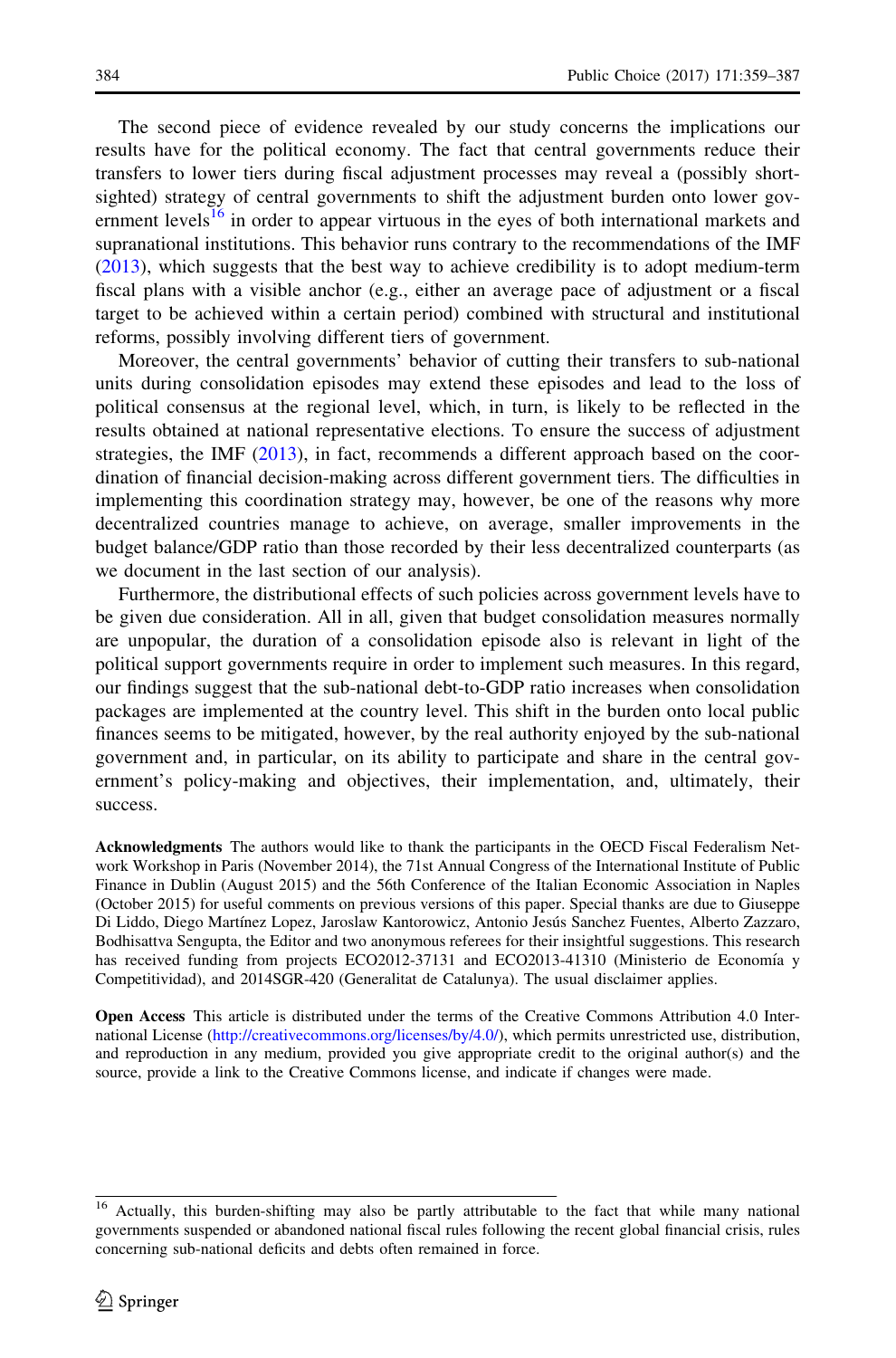## <span id="page-26-0"></span>**References**

- Adam, C., & Bevan, D. (2003). Staying the course: Maintaining fiscal control in developing countries. In S. M. Collins & D. Rodrik (Eds.), Brookings trade forum (pp. 167–227). Washington: Brookings Institution Press.
- Afonso, A., Nickel, C., & Rother, P. C. (2006). Fiscal consolidations in the Central and Eastern European countries. Review of World Economics, 142(2), 402–421.
- Agnello, L., Castro, V., & Sousa, R. M. (2013). What determines the duration of a fiscal consolidation program? Journal of International Money and Finance, 37, 113–134.
- Alesina, A. F., & Ardagna, S. (2010). Large changes in fiscal policy: Taxes versus spending. In J. R. Brown (Ed.), Tax policy and the economy (vol. 24, pp. 35–68). Chicago: The University of Chicago Press.
- Alesina, A. F., & Ardagna, S. (2012). The design of fiscal adjustments. National Bureau of Economic Research working paper no. w18423.
- Alesina, A., & Perotti, R. (1995). Fiscal expansions and adjustments in OECD countries. Economic Policy, 21, 205–248.
- Anderson, D., Hunt, B., & Snudden, S. (2014). Fiscal consolidation in the euro area: How much pain can structural reforms ease? Journal of Policy Modeling, 36(5), 785–799.
- Ardagna, S. (2009). Financial markets' behavior around episodes of large changes in the fiscal stance. European Economic Review, 53(1), 37–55.
- Armingeon, K., Weisstanner, D., Engler, S., Potolidis, P., & Gerber, M. (2012). Comparative political data set I 1960–2010. Bern: University of Bern, Institute of Political Science.
- Baldacci, E., Clements, B., Gupta, S., & Mulas-Granados, C. (2006). The phasing of fiscal adjustments: What works in emerging market economies? Review of Development Economics, 10(4), 612-631.
- Barrios, S., Langedijk, S., & Pench, L. (2010). EU fiscal consolidation after the financial crisis: Lessons from past experiences. European Commission Economic Papers no. 418.
- Bi, H., Leeper, E. M., & Leith, C. (2013). Uncertain fiscal consolidations. The Economic Journal, 123(566), F31–F63.
- Blanchard, O., & Cottarelli, C. (2010). Ten commandments for fiscal adjustment in advanced economies. IMFdirect, June 24. [http://blog-imfdirect.imf.org/2010/06/24/ten-commandments-for-fiscal-adjustment-in](http://blog-imfdirect.imf.org/2010/06/24/ten-commandments-for-fiscal-adjustment-in-advanced-economies/)[advanced-economies/.](http://blog-imfdirect.imf.org/2010/06/24/ten-commandments-for-fiscal-adjustment-in-advanced-economies/)
- Blanchard, O., & Leigh, D. (2013). Fiscal consolidation: At what speed? VoxEU.org, 3 May.
- Blöchliger, H. (2013). Fiscal consolidation across government levels: Part 1. How much, what policies? OECD Economics Department Working Papers, No. 1070, OECD Publishing.
- Blyth, M. (2013). Austerity: The history of a dangerous idea. Oxford: Oxford University Press.
- Blöchliger, H., & Vammalle, C. (2012). Reforming fiscal federalism and local government: beyond the zerosum game. Paris: OECD Publishing.
- Briotti, M. G. (2004). Fiscal adjustment between 1991 and 2002: Stylised facts and policy implications. ECB Occasional Paper Series, No 9.
- Cafiso, G., & Cellini, R. (2014). Fiscal consolidations and public debt in Europe. International Tax and Public Finance, 21(4), 614–644.
- Cogan, J. F., Taylor, J. B., Wieland, V., & Wolters, M. H. (2013). Fiscal consolidation strategy. Journal of Economic Dynamics and Control, 37(2), 404–421.
- Darby, J., Muscatelli, V. A., & Roy, G. (2005). Fiscal consolidation and decentralisation: A tale of two tiers. Fiscal Studies, 26(2), 169–195.
- Devries, P., Guajardo, J., Leigh, D., & Pescatori, A. (2011). A new action-based dataset of fiscal consolidation. IMF Working Paper No. 11/128, Washington: International Monetary Fund.
- Ebel, R., & Yilmaz, S. (2003). On the measurement and impact of fiscal decentralization. In J. Alm & J. Martinez-Vazquez (Eds.), Public finance in developing countries: Essays in the honour of Richard M. Bird (pp. 101-120). Northampton: Elgar.
- Escolano, J., Eyraud, L., Moreno Badia, M., Sarnes, J., & Tuladhar, A. (2012). Fiscal performance, institutional design and decentralization in European Union countries. IMF Working Paper no. 12/45, Washington: International Monetary Fund.
- European Commission. (2007). European economy: Public finances in EMU. European Commission report.
- Eyraud, L., & Moreno Badia, M. (2013). Too small to fail? Subnational spending pressures in Europe. IMF Working Paper no. 13/46, Washington: International Monetary Fund.
- Foremny, D. (2014). Sub-national deficits in European countries: The impact of fiscal rules and tax autonomy. European Journal of Political Economy, 34, 86–110.
- Foremny, D., Sacchi, A., & Salotti, S. (2014). Fiscal adjustment, decentralization, and subnational autonomy. In: OECD fiscal federalism studies institutions of intergovernmental fiscal relations: Challenges ahead, OECD Publishing, chapter no. 4.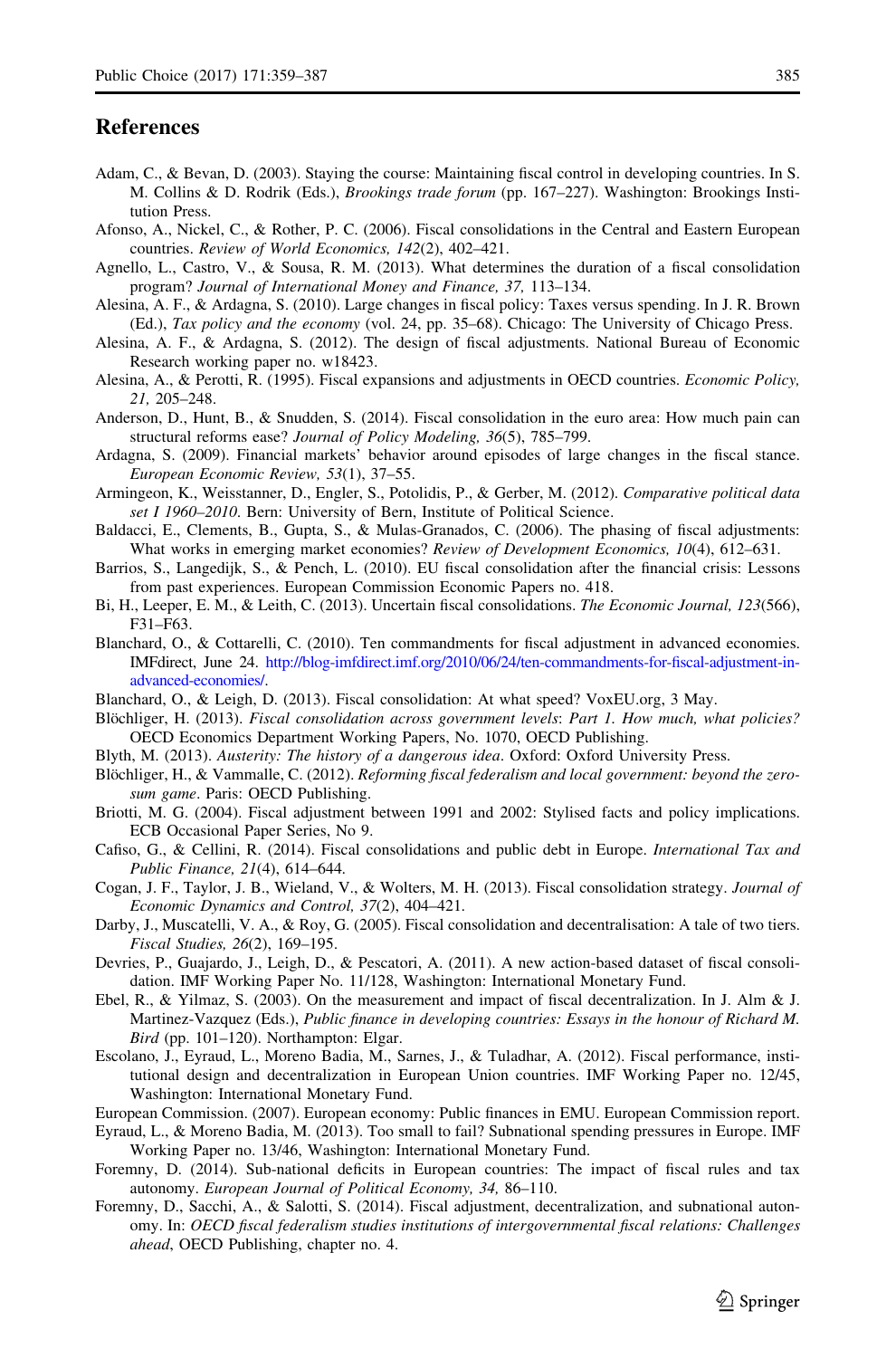- <span id="page-27-0"></span>Foremny, D., & von Hagen, J. (2012). Fiscal federalism in times of crisis: Sharing the cost of adjustment. In: IEB World Report on Fiscal Federalism.
- Foremny, D., & von Hagen, J. (2013). Fiscal federalism in times of crisis, CEPR Discussion Paper No. DP9154.
- Grüner, H. P. (2013). The political economy of structural reform and fiscal consolidation revisited. Economic Papers No. 487, DG ECFIN, European Commission.
- Gupta, S., Baldacci, E., Clements, B., & Tiongson, E. R. (2005). What sustains fiscal consolidations in emerging market countries? International Journal of Finance & Economics, 10(4), 307–321.
- Gupta, S., Clements, B., Baldacci, E., & Mulas-Granados, C. (2004). The persistence of fiscal adjustments in developing countries. Applied Economics Letters, 11(4), 209–212.
- Heylen, F., & Everaert, G. (2000). Success and failure of fiscal consolidation in the OECD: A multivariate analysis. Public Choice, 105(1–2), 103–124.
- Hooghe, L., Marks, G., & Schakel, A. H. (2010). The rise of regional authority: A comparative study of 42 democracies. London: Routledge.
- Illera, R. M., & Mulas-Granados, C. (2008). What makes fiscal consolidations last? A survival analysis of budget cuts in Europe (1960–2004). Public Choice, 134(3–4), 147–161.
- IMF. (2013). Reassessing the role and modalities of fiscal policy in advanced economies. IMF Policy Paper, September. Washington: International Monetary Fund.
- IMF. (2014). Budget institutions in G-20 countries: An update. IMF Policy Paper, April. Washington: International Monetary Fund.
- Jonas, J. (2012). Great recession and fiscal squeeze at U.S. subnational government level. IMF Working Paper no. 12/184, Washington: International Monetary Fund.
- Lodge, D., & Rodriguez-Vives, M. (2013). How long can austerity persist? The factors that sustain fiscal consolidations. European Journal of Government and Economics, 2(1), 5–24.
- Mauro, P. (2011). Chipping away at the public debt: Sources of failure and keys to success in fiscal adjustment. Hoboken, NJ: Wiley.
- Mauro, P., & Villafuerte, M. (2013). Past fiscal adjustments: Lessons from failures and successes. IMF Economic Review, 61(2), 379–404.
- Mauro, P., Romeu, R., Binder, A., & Zaman, A. (2013). A modern history of fiscal prudence and profligacy. IMF Working Paper 13/5 (Washington: International Monetary Fund).
- Molnar, M. (2012). Fiscal consolidation: Part 5. What factors determine the success of consolidation efforts? Technical report, OECD Publishing.
- Nannicini, T., Grembi, V., & Troiano, U. (2016). Do fiscal rules matter? American Economic Journal: Applied Economics, 8, 1–30.
- Neck, R., & Sturm, J. E. (2008). Sustainability of public debt. Cambridge: MIT Press.
- Neyapti, B. (2010). Fiscal decentralization and deficits: International evidence. European Journal of Political Economy, 26(2), 155–166.
- Neyapti, B. (2013). Fiscal decentralization, fiscal rules and fiscal discipline. Economics Letters, 121, 528–532.
- Ostry, J. D., Loungani, P., & Furceri, D. (2016). Neoliberalism: Oversold. Finance & Development, 53(2), 38–41.
- Perotti, R. (2012). The "austerity myth": Gain without pain? In Fiscal policy after the financial crisis (pp. 307–354). Chicago: University of Chicago Press.
- Price, R. W. R. (2010). The political economy of fiscal consolidation. OECD Economics Department Working Paper no. 776.
- Reuter, W. H. (2015). National numerical fiscal rules: Not complied with, but still effective? *European* Journal of Political Economy, 39, 67–81.
- Rodríguez-Pose, A., & Ezcurra, R. (2011). Is fiscal decentralization harmful for economic growth? Evidence from the OECD countries. Journal of Economic Geography, 11, 619–643.
- Schaltegger, C. A., & Feld, L. P. (2009). Are fiscal adjustments less successful in decentralized governments? European Journal of Political Economy, 25(1), 115–123.
- Stegarescu, D. (2005). Public sector decentralisation: Measurement concepts and recent international trends. Fiscal Studies, 26(3), 301–333.
- Thornton, J., & Adedeji, O. S. (2010). Fiscal decentralization and fiscal consolidations in emerging market economies. Applied Economics Letters, 17(11), 1043–1047.
- Tsibouris, G. C., Horton, M. A., Flanagan, M. J., & Maliszewski, M. S. (2006). Experience with large fiscal adjustments. IMF Occasional Paper no. 246, Washington: International Monetary Fund.
- Vammalle, C., & Hulbert, C. (2013). Sub-national finances and fiscal consolidation: Walking on thin ice. OECD Regional Development Working Paper no. 02, OECD Publishing.